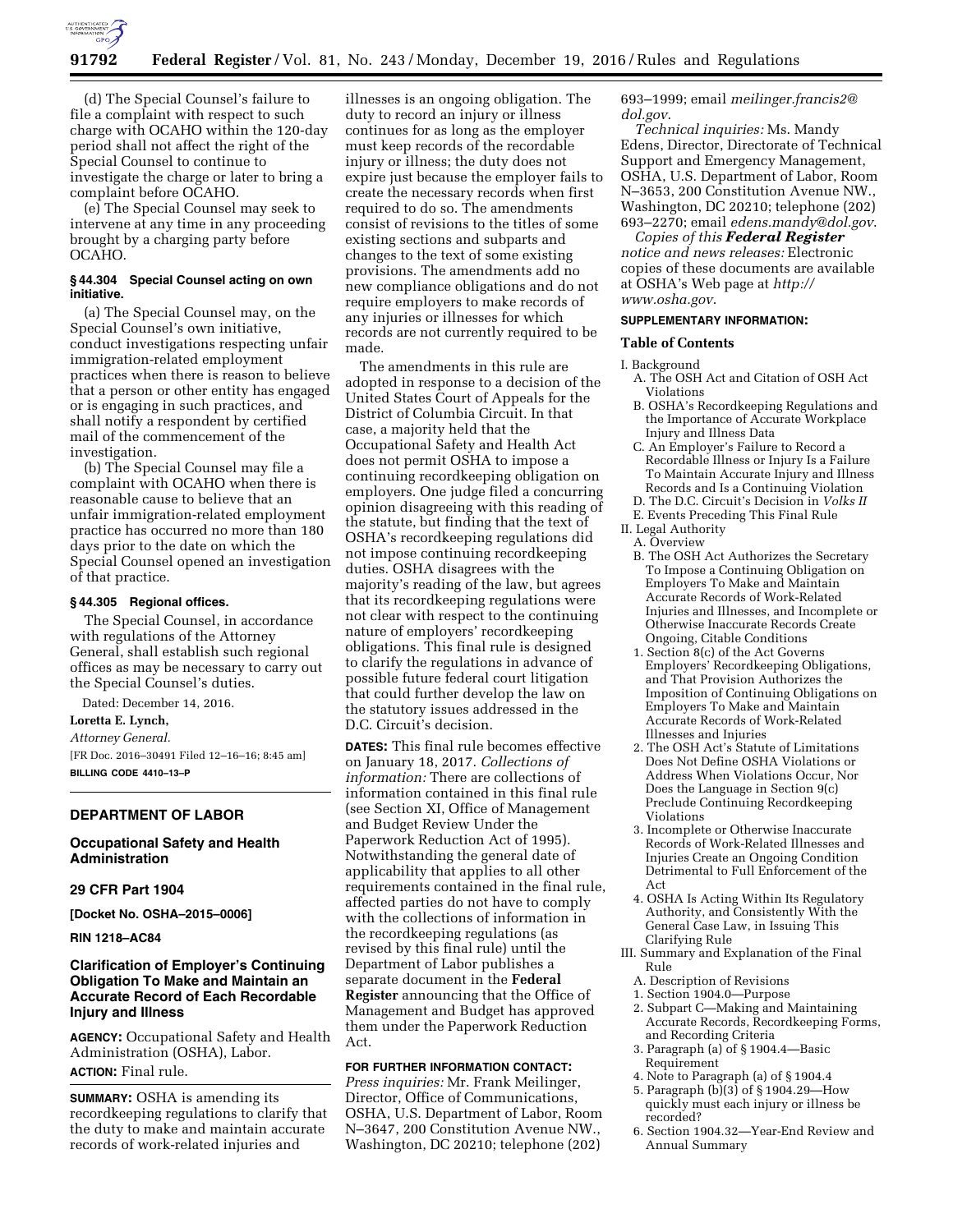- 7. Paragraph (a) of § 1904.32—Basic Requirement
- 8. Paragraph (b)(1) of § 1904.32—How extensively do I have to review the OSHA 300 Log at the end of the year?
- 9. Section 1904.33—Retention and Maintenance of Accurate Records
- 10. Paragraph (b)(1) of § 1904.33—Other than the obligation identified in § 1904.32, do I have further recording duties with respect to OSHA 300 Logs and 301 Incident Reports during the fiveyear retention period?
- 11. Paragraph (b)(2) of § 1904.33—Do I have to make additions or corrections to the annual summary during the five-year retention period?
- 12. Paragraph (b)(3) of § 1904.33
- 13. Section 1904.34—Change in Business Ownership
- 14. Paragraph (b)(2) of § 1904.35—Do I have to give my employees and their representatives access to the OSHA injury and illness records?
- 15. Paragraph (b)(2)(iii) of § 1904.35—If an employee or representative asks for access to the OSHA 300 Log, when do I have to provide it?
- 16. Subpart E—Reporting Accurate Fatality, Injury, and Illness Information to the Government
- 17. Section 1904.40—Providing Accurate Records to Government Representatives
- 18. Paragraph (a) of § 1904.40—Basic Requirement
- IV. State Plans
- V. Final Economic Analysis
- VI. Regulatory Flexibility Certification
- VII. Environmental Impact Assessment
- VIII. Federalism
- IX. Unfunded Mandates
- X. Consultation and Coordination With Indian Tribal Governments
- XI. Office of Management and Budget Review Under the Paperwork Reduction Act of 1995

#### **I. Background**

# *A. The OSH Act and Citation of OSH Act Violations*

The Occupational Safety and Health Act of 1970 (OSH Act or Act) arose out of a Congressional finding that personal injuries and illnesses arising out of work situations impose a substantial burden upon, and are a hindrance to, interstate commerce in terms of lost production, wage loss, medical expenses, and disability compensation payments. *See*  29 U.S.C. 651(a). Accordingly, the purpose of the statute is to assure so far as possible every working man and woman in the Nation safe and healthful working conditions. *See* 29 U.S.C. 651(b).

To effectuate the Act's purpose, Congress authorized the Secretary of Labor to promulgate occupational safety and health standards (29 U.S.C. 655); a standard, as defined in the Act, requires conditions, or the adoption or use of one or more practices, means, methods, operations, or processes, reasonably

necessary or appropriate to provide safe or healthful employment and places of employment. *See* 29 U.S.C. 652(8). The Act also grants broad authority to the Secretary to promulgate other types of regulations such as those related to employer self-inspections and keeping employees informed of matters related to occupational safety and health. 29 U.S.C. 657(c). The OSH Act specifically directs the Secretary to promulgate regulations requiring employers to make and maintain accurate records of workrelated injuries and illnesses. 29 U.S.C. 657(c)(1) and (2), 673(a); *see also*  651(b)(12), 657(g)(2), 673(e).

OSHA issues citations and assesses monetary penalties when it finds that employers are not complying with the Act or with applicable standards and regulations. 29 U.S.C. 658, 659, 666. Section 9(c) of the OSH Act contains a statute of limitations providing that no citation may be issued after the expiration of six months following ''the occurrence of any violation.'' 29 U.S.C. 658(c). Generally, OSH Act violations continue to occur for as long as employees are exposed to the condition posed by the non-compliant workplace. *See Sec'y of Labor* v. *Cent. of Georgia R.R. Co.,* 5 BNA OSHC 1209, 1211 (Rev. Comm'n 1977) (explaining that a violation occurs ''whenever . . . [a] standard is not complied with and an employee has access to the resulting zone of danger''). Thus, employers have an ongoing obligation to correct conditions that violate OSHA standards and regulations, and under section 9(c), violations are subject to citations and penalties for up to six months after the last instance of employee exposure to the violative condition.

## *B. OSHA's Recordkeeping Regulations and the Importance of Accurate Workplace Injury and Illness Data*

In 1971, OSHA issued its first recordkeeping regulations at 29 CFR part 1904. OSHA promulgated revisions to these regulations in 2001 in an effort to improve the quality of workplace injury and illness records by making OSHA's recordkeeping system easier to use and understand. *See* 66 FR 5916 (January 19, 2001).

OSHA's recordkeeping regulations require employers to record information about certain injuries and illnesses occurring in their workplaces, and to make that information available to employees, OSHA, and the Bureau of Labor Statistics (BLS). Employers must record work-related injuries and illnesses that meet one or more recording criteria, including injuries and illnesses resulting in death, loss of consciousness, days away from work,

restricted work activity or job transfer, medical treatment beyond first aid, or a diagnosis of a significant injury or illness by a physician or other licensed health care professional. 29 CFR 1904.7. Employers must document each recordable injury or illness on an ''OSHA 300'' form, which is a log of all work-related injuries and illnesses. 29 CFR 1904.29(a) through (b)(1). Employers also must prepare a supplementary ''OSHA 301 Incident Report'' or equivalent form for each recordable injury and illness; the Incident Reports provide additional details about the injuries and illnesses recorded in the 300 Log. 29 CFR 1904.29(b)(2).

At the end of each calendar year, employers must review their 300 Logs to verify that the entries are complete and accurate. 29 CFR 1904.32(a)(1). Employers also must correct any deficiencies identified during this annual review. *Id.* By February 1 of each year, employers must create, certify, and post annual summaries of the cases listed on their 300 Logs for the prior calendar year. 29 CFR 1904.32(a), (b). Annual summaries must remain posted until April 30 each year. 29 CFR 1904.32(b)(6). Employers must retain their OSHA Logs, Incident Reports, and annual summaries for five years following the end of the calendar year that they cover. 29 CFR 1904.33(a). The regulations contain provisions explaining when records need to be revised during the retention period.

Accurate injury and illness records serve several important purposes. *See*  66 FR at 5916–17, January 19, 2001. One purpose is to provide information to employers. The information in the OSHA-required records makes employers more aware of the kinds of injuries and illnesses occurring and the hazards that cause or contribute to them. When employers analyze and review the information in their records, they can identify and correct hazardous workplace conditions. Injury and illness records are essential for employers to manage their safety and health programs effectively; these records permit employers to track injuries and illnesses over time so they can evaluate the effectiveness of protective measures implemented in response to identified hazards.

Similarly, employees—who have access to OSHA injury and illness records throughout the five-year retention period (*see* 29 CFR 1904.35) can use information about the occupational injuries and illnesses occurring in their workplaces to become better informed about, and more alert to, the hazards they face. Employees who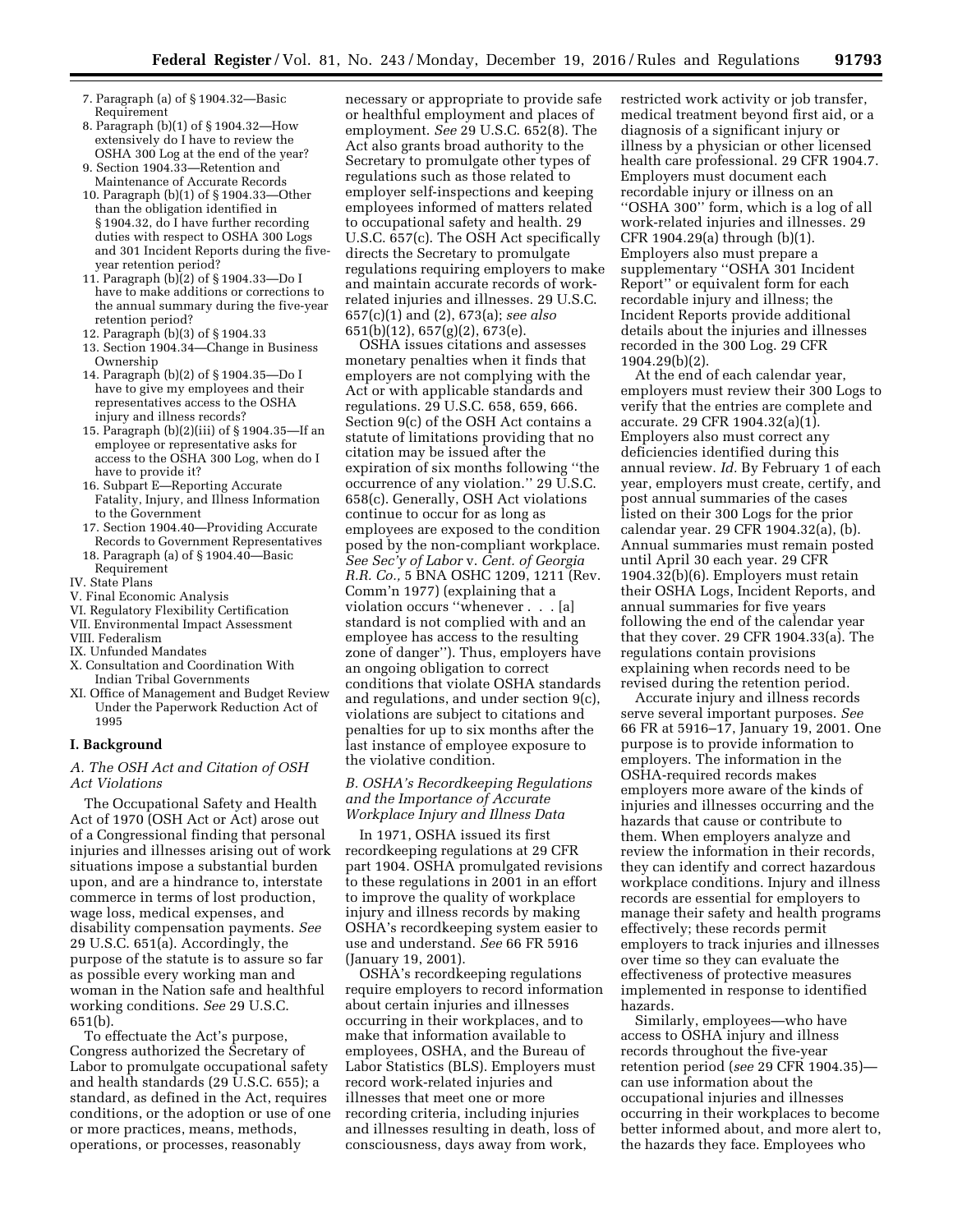are aware of the hazards around them may be more likely to follow safe work practices and to report workplace hazards to their employers. When employees are aware of workplace hazards, and participate in the identification and control of those hazards, the overall level of safety and health in the workplace can improve.

OSHA also has access to employer injury and illness records during the retention period (*see* 29 CFR 1904.40 and 1904.41), and these records are an important source of information for OSHA and enhance its enforcement efforts. During the initial stages of an inspection, an OSHA representative reviews the employer's injury and illness data so that OSHA can focus its inspection on the hazards revealed by the records. In some years, OSHA has also surveyed a subset of employers covered by the OSH Act for their injury and illness data, and used that information to help identify the most dangerous types of worksites and the most prevalent types of safety and health hazards.

Additionally, BLS uses data derived from employers' injury and illness records to develop national statistics on workplace injuries and illnesses. These statistics include information about the source, nature, and type of the injuries and illnesses that are occurring in the nation's workplaces. To obtain the data to develop national statistics, BLS and participating State agencies conduct an annual survey of employers in almost all sectors of private industry. BLS makes the aggregate survey results available for research purposes and for public information. This data provides information about the incidence of workplace injuries and illnesses and the nature and magnitude of workplace safety and health problems. Congress, OSHA, and safety and health policymakers in Federal, State, and local governments use BLS statistics to make decisions concerning safety and health legislation, programs, and standards. And employers and employees can use BLS statistics to compare the injury and illness data from their workplaces with data from the nation as a whole.

# *C. An Employer's Failure To Record a Recordable Illness or Injury Is a Failure To Maintain Accurate Injury and Illness Records and Is a Continuing Violation*

A continuing violation exists when there is noncompliance with ''the text of . . . [a] pertinent law [that] imposes a continuing obligation to act or refrain from acting.'' *Earle* v. *Dist. of Columbia,*  707 F.3d 299, 307 (D.C. Cir. 2012). Where there is an ongoing obligation to

act, each day the action is not taken results in a continuing, ongoing violation. In other words, ''a new claim accrues each day the violation is extant.'' *Interamericas Inv., Ltd.* v. *Fed. Reserve Sys.,* 111 F.3d 376, 382 (5th Cir. 1997). For example, in *United States* v. *Edelkind,* 525 F.3d 388 (5th Cir. 2008), the Fifth Circuit found that willfully failing to pay child support as required by federal law was a continuing offense because ''each day's acts . . . [brought] a renewed threat of the substantive evil Congress sought to prevent.'' *Id.* at 394– 95 (internal quotation marks and citations omitted). And in *Postow* v. *OBA Federal Savings & Loan Association,* 627 F.2d 1370 (D.C. Cir. 1980), the D.C. Circuit held that a lender's failure to provide required disclosures to borrowers was a continuing violation of the Truth-in-Lending Act because the violation subverted the goals of the statute every day the borrowers did not have the information. *Id.* at 1379–80. *See also, e.g., United States* v. *Bailey,* 444 U.S. 394, 413 (1980) (escape from federal custody is a continuing offense in light of ''the continuing threat to society posed by an escaped prisoner''); *United States* v. *George,* 625 F.3d 1124 (9th Cir. 2010) (failure to comply with statute requiring registration as a sex offender is a continuing offense), *vacated on other grounds,* 672 F.3d 1126 (9th Cir. 2012); *United States* v. *Franklin,* 188 F.2d 182 (7th Cir. 1951) (Alien Registration Act imposes ongoing registration obligation; failure to register is a continuing violation).

OSHA has long treated recordkeeping violations under the OSH Act as continuing violations—and, as explained below in Section II.B.1 of this preamble—this view is consistent with section 8(c) of the Act, in which Congress instructed the Secretary to require employers to make and maintain accurate records of workplace injuries and illnesses. OSHA's longstanding position is that an employer's duty to record an injury or illness continues for the full duration of the record-retentionand-access period, *i.e.,* for five years after the end of the calendar year in which the injury or illness became recordable. This means that if an employer initially fails to record a recordable injury or illness, the employer still has an ongoing duty to record that case; the recording obligation does not expire simply because the employer failed to record the case when it was first required to do so. As long as an employer fails to comply with its ongoing duty to record an injury or illness, and therefore with

its obligation to maintain accurate records, there is an ongoing violation of OSHA's recordkeeping requirements that continues to occur every day employees work at the site. Therefore, OSHA can cite employers for such recordkeeping violations for up to six months after the five-year retention period expires without running afoul of the OSH Act's statute of limitations.1 OSHA has consistently issued such citations since it enacted its first recordkeeping regulations, as evidenced by the case law in the following paragraph. The purpose of this final rule is simply to clarify what has always been OSHA's interpretation of its recordkeeping regulations.

The Occupational Safety and Health Review Commission has upheld OSHA's position on the continuing nature of recordkeeping violations. *See, e.g., Sec'y of Labor* v. *Gen. Dynamics,* 15 BNA OSHC 2122 (Rev. Comm'n 1993) (recordkeeping violations ''occur'' at any point during the retention period when records are inaccurate, so citations for those violations are not barred simply because they are issued more than six months after the obligation to record first arose); *Sec'y of Labor* v. *Johnson Controls, Inc.,* 15 BNA OSHC 2132 (Rev. Comm'n 1993) (recordkeeping violations continue until correction or expiration of the retention period). The Commission addressed this issue most recently in *Secretary of Labor*  v. *AKM LLC,* 23 BNA OSHC 1414 (Rev. Comm'n 2011) (*Volks I*), confirming that an employer's failure to make a required OSHA record is a continuing violation, and that an uncorrected violation continues until the employer is no longer required to keep OSHA records for the year at issue.2

### *D. The D.C. Circuit's Decision in Volks II*

A panel of the D.C. Circuit reviewed the Commission's *Volks I* decision, and on April 6, 2012, issued a decision—

2Although the Coalition for Workplace Safety stated that OSHA has never expressed a policy of treating recordkeeping violations as ongoing, Ex. 0013, OSHA's citation history—and the Commission decisions upholding those citations make clear that OSHA took this approach for many years. *See Martin* v. *OSHRC,* 499 U.S. 144, 157 (1991) (OSHA citations embody the Secretary's interpretation of regulations). See discussion in Section I.C, Background, above. Throughout this preamble, exhibit numbers are referred to in the form Ex. XXXX, where XXXX reflects the last four digits of the full document number (OSHA–2015– 006–XXXX).

<sup>1</sup>Of course, OSHA may not issue a citation more than six months after the employer corrects the violation. *See, e.g., Sec'y of Labor* v. *Manganas Painting Co.,* 21 BNA OSHC 2043, 2048 (Rev. Comm'n 2007) (citation was time-barred where the employer abated the violation more than six months prior to the issuance date).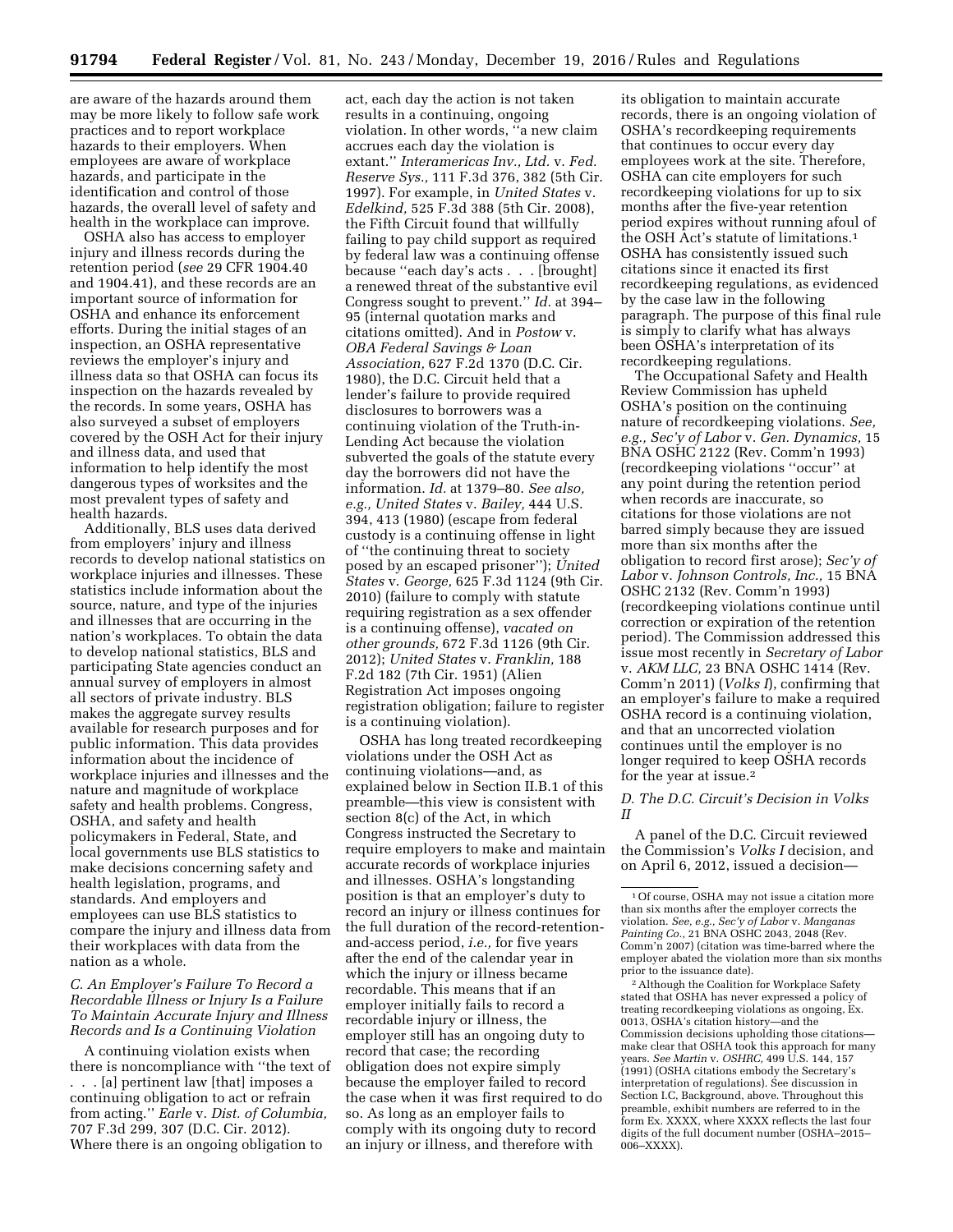*Volks II*—reversing the Commission. *AKM LLC* v. *Sec'y of Labor,* 675 F.3d 752 (D.C. Cir. 2012) (*Volks II*). The majority opinion in *Volks II,* without discussion of Commission precedent to the contrary, held that the OSH Act does not provide authority for the Secretary to impose a continuing recordkeeping obligation on employers, explaining that ''the . . . language in [the OSH Act] . . . which deals with record-keeping is not authorization for OSHA to cite the employer for a record-making violation more than six months after the recording failure.'' *Id.* at 758; *see also id.*  at 756–57. The majority stated that OSHA must cite an employer for failing to record an injury or illness within six months of the first day on which the regulations require the recording; a citation issued later than that, according to the *Volks II* majority, is barred by the OSH Act's statute of limitations. *Id.* at 753–59.

In a separate opinion concurring in the judgment in *Volks II,* Judge Garland disagreed with the majority's conclusion that the OSH Act did not permit continuing record-making obligations. Judge Garland agreed with the Secretary that the OSH Act does allow for continuing violations of recordkeeping requirements. He concluded, however, that the specific language in the recordkeeping regulations reviewed by the panel did not implement this statutory authority and did not create continuing recordkeeping obligations. *Id.* at 759–64. Under the analysis in Judge Garland's concurring opinion, OSHA in fact has statutory authority to create a continuing obligation for employers to make and maintain accurate records of work-related illnesses and injuries, and can revise its recordkeeping regulations to more clearly implement that statutory authority.

Thus, because of the *Volks II* decision, OSHA has decided to clarify employers' obligations under its recordkeeping regulations and to elaborate on its understanding of the statutory basis for those obligations. OSHA disagrees with the legal holding in the majority opinion in *Volks II,* but agrees with Judge Garland that, while the OSH Act gives the Secretary authority to impose continuing recordkeeping obligations, the text of the recordkeeping regulations did not make clear OSHA's longstanding intention to fully implement that authority. Therefore, OSHA is changing its recordkeeping regulations to clarify that the duty to make and maintain an accurate record of a work-related illness or injury is an ongoing obligation that continues until the required record is made or until the

end of the record-retention-and-access period prescribed by the regulations. To that end, OSHA is revising the titles of some sections and subparts in part 1904 and changing the text of some of the recordkeeping requirements. OSHA describes the changes in **SUPPLEMENTARY INFORMATION**, Section III, later in this preamble.

# *E. Events Preceding This Final Rule*

On July 29, 2015, OSHA issued a proposed rule entitled ''Clarification of Employer's Continuing Obligation to Make and Maintain an Accurate Record of Each Recordable Injury and Illness.'' 80 FR 45116. Before issuing the proposal, OSHA consulted with the Advisory Committee on Construction Safety and Health (ACCSH). OSHA provided ACCSH with a summary and explanation of the proposal and a statement regarding the need for the proposed revisions to 29 CFR part 1904. On December 4, 2014, ACCSH voted to recommend that OSHA proceed with the proposal.3

OSHA provided 60 days for public comment and eventually extended the comment period for an additional 30 days. 80 FR 57765. OSHA received a total of 30 comments. The comments are addressed elsewhere in this preamble.

#### **II. Legal Authority**

#### *A. Overview*

As explained previously, in **SUPPLEMENTARY INFORMATION**, Section I.A, the OSH Act authorizes the Secretary of Labor to issue ''standards'' and other ''regulations.'' *See, e.g.,* 29 U.S.C. 655, 657. An occupational safety and health standard, issued pursuant to section 6 of the Act, prescribes measures to be taken to remedy an identified occupational hazard. Other regulations, issued pursuant to general rulemaking authority found, *inter alia,* in section 8 of the Act, establish enforcement or detection procedures designed to further the goals of the Act generally. 29 U.S.C. 657(c); *Workplace Health and Safety Council* v. *Reich,* 56 F.3d 1465, 1468 (D.C. Cir. 1995). This final rule amends OSHA's recordkeeping regulations issued pursuant to authority expressly granted by sections 8 and 24 of the Act. 29 U.S.C. 657, 673. It simply clarifies existing duties under part 1904, and does not impose any new substantive recordkeeping requirements.

Many commenters suggested that OSHA does not have legal authority to

promulgate this rule. Exs. 0003, 0008, 0009, 0010, 0011, 0012, 0013, 0014, 0016, 0017, 0020, 0021, 0023, 0026. OSHA disagrees. As recognized by Judge Garland in his concurring opinion in *Volks II,* and explained in more detail in **SUPPLEMENTARY INFORMATION**, Section II.B, later in this preamble, the OSH Act plainly authorizes this regulatory action. Numerous provisions of the OSH Act both underscore Congress' acknowledgement that accurate injury and illness records are a critical component of the national occupational safety and health program and give the Secretary broad authority to enact recordkeeping regulations that create a continuing obligation for employers to make and maintain accurate records of work-related illnesses and injuries. Section 2(b)(12) of the Act states that one of the purposes of the OSH Act is to assure, so far as possible, safe and healthful working conditions by providing for appropriate reporting procedures that will help achieve the objectives of the Act and ''accurately describe'' the nature of the occupational safety and health problem. *See* 29 U.S.C.  $651(b)(12)$ . Section  $8(c)(1)$  requires each employer to ''make, keep and preserve'' and to ''make available'' to the Secretary such records prescribed by regulation as necessary or appropriate for the enforcement of the Act or for developing information regarding the causes and prevention of occupational accidents and illnesses. *See* 29 U.S.C. 657(c)(1). Section 8(c)(2) requires the Secretary to prescribe regulations requiring employers to ''maintain accurate records'' of, and to make periodic reports on, work-related deaths, injuries and illnesses. *See* 29 U.S.C. 657(c)(2). Section 8(g)(2) of the Act generally empowers the Secretary to prescribe such rules and regulations as he may deem necessary to carry out his responsibilities under the Act. *See* 29 U.S.C. 657(g)(2). Section 24(a) requires the Secretary to develop and maintain an effective program of collection, compilation, and analysis of occupational safety and health statistics and to compile accurate statistics on work injuries and illnesses. *See* 29 U.S.C. 673(a). And Section 24(e) provides that on the basis of the records made and kept pursuant to section 8(c) of the Act, employers must file such reports with the Secretary as the Secretary prescribes by regulation as necessary to carry out his functions under the Act. *See* 29 U.S.C. 673(e).

<sup>3</sup>The National Federation of Independent Businesses has requested that the transcript of ACCSH's meeting be added to the docket of this rulemaking. Ex. 0014. The transcript can now be found at Ex. 0030.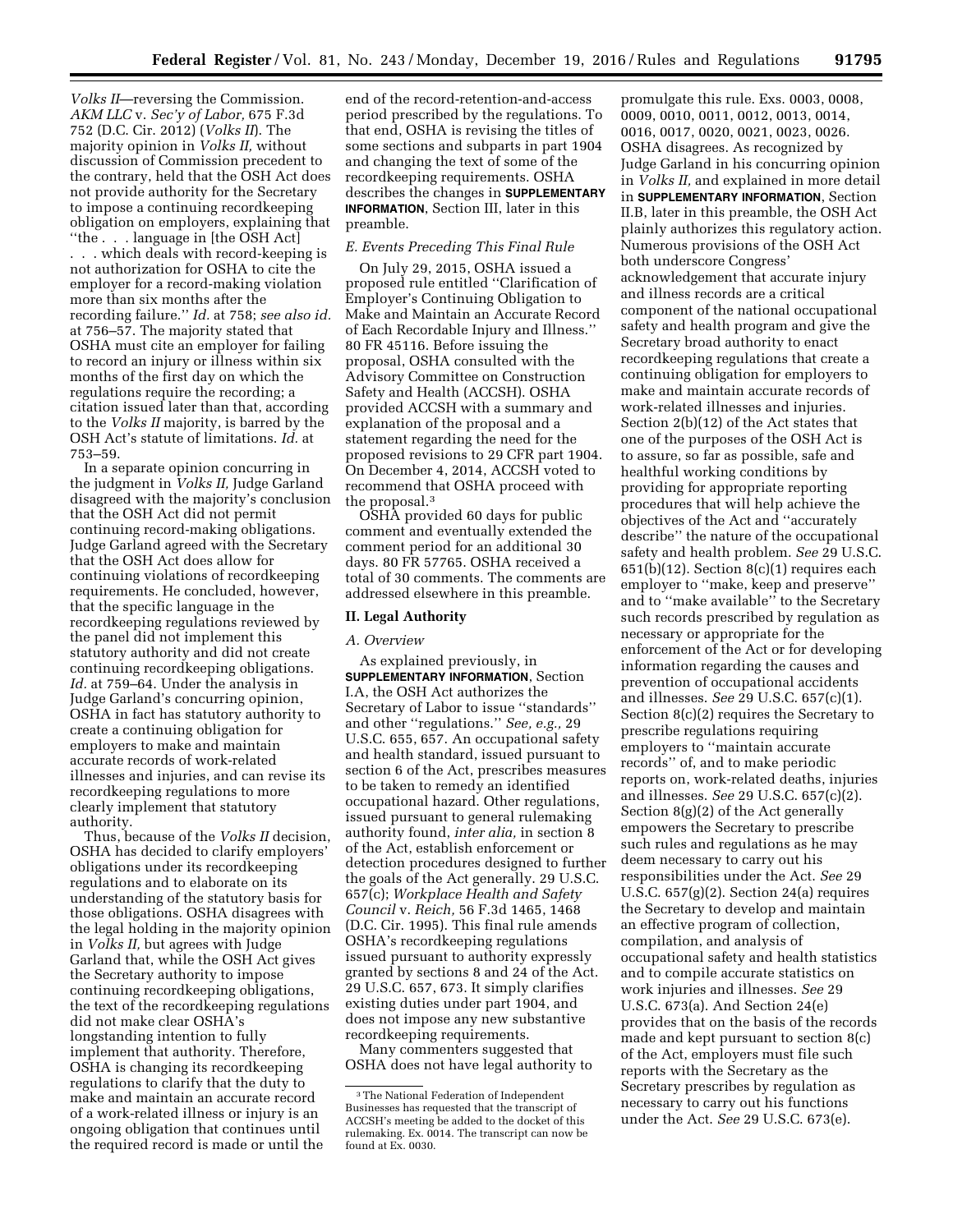*B. The OSH Act Authorizes the Secretary To Impose a Continuing Obligation on Employers To Make and Maintain Accurate Records of Work-Related Injuries and Illnesses, and Incomplete or Otherwise Inaccurate Records Create Ongoing, Citable Conditions* 

1. Section 8(c) of the Act Governs Employers' Recordkeeping Obligations, and That Provision Authorizes the Imposition of Continuing Obligations on Employers To Make and Maintain Accurate Records of Work-Related Illnesses and Injuries

''Whether [an] . . . obligation is continuing is a question of statutory construction.'' *Earle,* 707 F.3d at 307. The express language of the OSH Act readily supports a continuing violation theory in recordkeeping cases. And section 8(c) grants the Secretary broad authority to impose requirements he considers ''necessary or appropriate,'' including recordkeeping regulations that provide that an employer's duty to make records of injuries and illnesses is an ongoing obligation. 29 U.S.C. 657(c).

Section  $8(c)(2)$  requires the Secretary to prescribe regulations requiring employers to ''*maintain accurate records*'' of work-related deaths, injuries and illnesses. *See* 29 U.S.C. 657(c)(2) (emphasis added). And section 8(c)(1) requires employers to ''*make, keep and preserve*'' and to ''*make available*'' records that the Secretary identifies as necessary or appropriate for the enforcement of the Act or for developing information regarding the causes and prevention of occupational accidents and illnesses. *See* 29 U.S.C. 657(c)(1) (emphasis added). The language Congress used in these provisions therefore authorizes the Secretary to require employers to have on hand and to make available records that accurately reflect *all* of the recordable injuries and illnesses that occurred during the designated time period. Moreover, this statutory language is inconsistent with any suggestion that Congress intended the duty to record an injury or illness to be a discrete obligation that expires if the employer fails to comply on the first day the Secretary's regulations require recording.

This is because the words ''accurate'' and ''maintain'' in section 8(c)(2) of the Act connote a continued course of conduct that includes an ongoing obligation to create records. The word ''maintain'' means to ''[c]ause or enable (a condition or state of affairs) to continue,'' an example being when one works to ensure that something stays ''in good condition or in working order

by checking or repairing it regularly.'' *[http://www.oxforddictionaries.com/us/](http://www.oxforddictionaries.com/us/definition/american_english/maintain?searchDictCode=all) [definition/american](http://www.oxforddictionaries.com/us/definition/american_english/maintain?searchDictCode=all)*\_*english/ [maintain?searchDictCode=all.](http://www.oxforddictionaries.com/us/definition/american_english/maintain?searchDictCode=all)*  Therefore, ''maintain'' plainly implies an ongoing action. *See, e.g., Carey* v. *Shiley, Inc.,* 32 F.Supp.2d 1093, 1103 (S.D. Iowa 1998) (''continuing duty to maintain records for'' the Food and Drug Administration). And ''accurate'' means ''conforming exactly to truth,'' and is synonymous with ''exact.'' *[http://](http://www.merriam-webster.com/dictionary/accurate)  [www.merriam-webster.com/dictionary/](http://www.merriam-webster.com/dictionary/accurate) [accurate.](http://www.merriam-webster.com/dictionary/accurate) See also, e.g., Huntington Sec. Corp.* v. *Busey,* 112 F.2d 368, 370 (6th Cir. 1940) (noting that the term '' 'accurately' . . . in its ordinary use[ ] means precisely, exactly correctly, without error or defect''). Therefore, the OSH Act's direction to enact regulations requiring employers to ''maintain accurate [injury and illness] records'' is a mandate for the Secretary to impose an ongoing or continuing duty on employers to have true or exact documentation of recordable incidents. An employer cannot be said to have (or to be keeping or maintaining) accurate (or true or exact) records of injuries and illnesses for a particular calendar year if there are recordable injuries or illnesses that occurred during that year that are missing from those records. Put simply, the Secretary cannot fulfill the statutory obligation of ensuring that employers ''maintain accurate records'' without imposing on employers an ongoing duty to create records for injuries and illnesses in the first place; a duty to maintain accurate records inherently implies an ongoing obligation to create the records that must be maintained.

The Fourth Circuit recognized as much in *Sierra Club* v. *Simkins Industries,* 847 F.2d 1109, 1115 (4th Cir. 1988), a Clean Water Act case, when it refused to allow a company to defend against its failure to file and retain water sampling records on the ground that it never collected the data it needed to create the records in the first place. The court ruled that an ongoing duty to maintain records implies a corresponding, and continuing, duty to have those records, explaining that it would not allow the company ''to escape liability . . . by failing at the outset to sample and to create and retain the necessary . . . records.'' *Id. See also, e.g., Big Bear Super Mkt. No. 3* v. *INS,* 913 F.2d 754, 757 (9th Cir. 1990) (per curiam) (statutory and regulatory scheme described by the court as requiring companies to ''maintain'' documents is interpreted to impose a ''continuing duty'' on those companies ''to prepare and make'' the documents in the first instance); *Park* v. *Comm'r of* 

*Internal Revenue,* 136 T.C. 569, 574 (U.S. Tax Ct. 2011) (noting that a party that did not create required records thereby failed to ''keep'' those records), *rev'd and remanded on other grounds,*  722 F.3d 384 (D.C. Cir. 2013).

The ''make, keep, and preserve'' and ''make available'' language in section 8(c)(1) similarly envisions a continuing duty to record and provides additional support for the Secretary's interpretation of the ''maintain accurate records'' language in section 8(c)(2). ''Keep'' is a synonym for ''maintain,'' *<http://thesaurus.com/browse/maintain>*, and both words imply a continued course of conduct, as does ''preserve.'' 4 *See, e.g., Powerstein* v. *Comm'r of Internal Revenue,* T.C. Memo 2011–271, 2011 WL 5572600, at \*13 (U.S. Tax Ct. Nov. 16, 2011) (interpreting statutory and regulatory requirements to ''keep'' tax records to mean that taxpayers must ''maintain'' such records); *Freedman* v. *Comm'r of Internal Revenue,* T.C. Memo 2010–155, 2010 WL 2942167, at \*1 (U.S. Tax Ct. July 21, 2010) (same).

The fact that Congress included the word ''make'' in a phrase with two other terms that both call for a continuing action suggests that ''make'' was also intended to signify a continuing course of conduct in the recordkeeping context. The most reasonable reading of section 8(c)(1), particularly in light of the ''maintain accurate records'' language in section  $8(c)(2)$ , is that the phrase "make, keep, and preserve'' authorizes one continuous recordkeeping requirement that includes both the creation and the keeping of records. *See, e.g., Davis* v. *Michigan Dep't of Treasury,* 489 U.S. 803, 809 (1989) (noting a ''fundamental canon of statutory construction that the words of a statute must be read in their context and with a view to their place in the overall statutory scheme''). The related authorization to the Secretary to prescribe such recordkeeping regulations as he considers ''necessary or appropriate'' further emphasizes the breadth of the Secretary's discretion in implementing the statute.

Thus, the Secretary does not believe that section 8(c) authorizes two and only two discrete duties: A duty to create a record that can arise at only one moment in time, and a duty to preserve

<sup>4</sup>The legislative history of the OSH Act shows that Congress used ''keep'' and ''maintain'' synonymously. In a Senate Report, Congress described section 8(c)(2)—which talks about ''maintaining'' records—as ''requiring employers to *keep* records of all work-related injuries and diseases.'' S. Rep. No. 91–1282, at 31 (1970), *reprinted in* Subcomm. on Labor of the Comm. on Labor and Public Welfare, Legislative History of the Occupational Safety and Health Act of 1970, at 171 (1971) (emphasis added).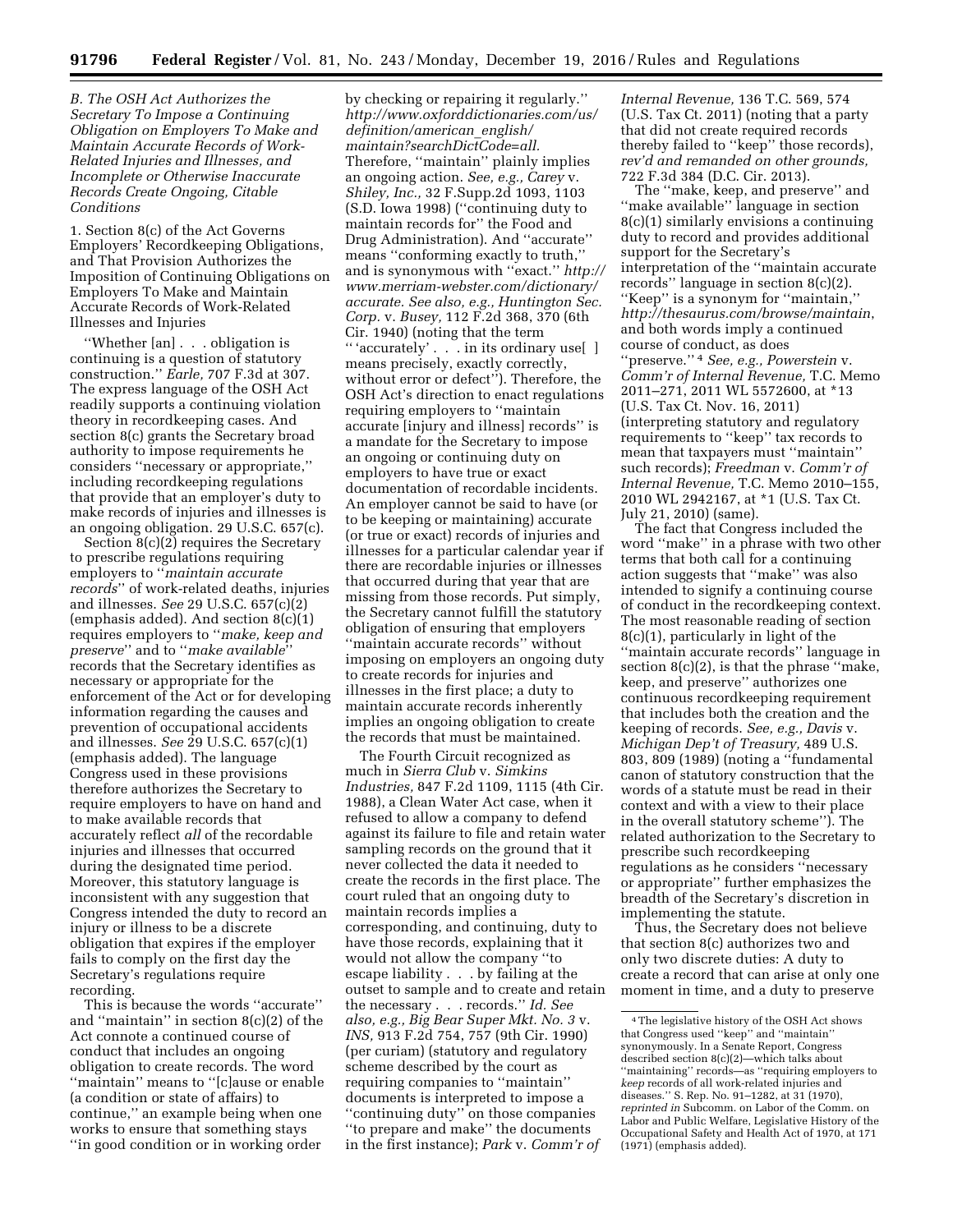that record if it should be created. Such a view would be inconsistent with the most relevant provision of the Act, section 8(c)(2), which is the provision that specifically addresses the Secretary's authority to prescribe regulations for injury and illness recordkeeping, *i.e.,* to prescribe regulations that require employers to ''maintain accurate records'' of workplace illnesses and injuries. Nothing about the Congressional direction to ''maintain accurate records'' is naturally read as creating two entirely discrete obligations, or as conveying Congressional intent to limit the duty to make a required record to a single point in time. Records that omit work-related injuries and illnesses are not accurate, and no purpose is served by maintaining inaccurate records. Instead, Congress intended employers, employees, and the Secretary to have access to accurate information about injuries and illnesses occurring in workplaces.

The requirement in section 8(c)(1) that employers ''make available'' such records as the Secretary prescribes regarding injuries and illnesses further illustrates that section 9(c)'s statute of limitations does not limit the Secretary to acquiring only six months of accurate injury and illness data. A regulation requiring employers, if requested, to make available accurate records showing injuries and illnesses that have occurred within the past few years is on its face well within the OSH Act's grant of authority. Nothing in the statutory language suggests that the Secretary can only require employers to provide information regarding work-related injuries and illnesses that have occurred within the past six months. Such a limitation would cripple OSHA's ability to gather complete information and to improve understanding of safety and health issues, contrary to Congressional intent. Furthermore, the duty to make accurate multi-year records available upon request arises when the request is made, and the statute of limitations therefore does not begin to run until the request is made and the employer fails to comply.

It therefore follows that section 8(c) of the Act authorizes the Secretary to enact regulations that impose a continuing obligation on employers to make and maintain accurate records of workrelated illnesses and injuries. Not only are such recordkeeping regulations expressly called for by the language of section 8(c), but they are also consistent with Congressional intent and the purpose of the OSH Act. The Supreme Court recognizes a ''familiar canon of statutory construction that remedial

legislation should be construed broadly to effectuate its purposes.'' *Tcherepnin*  v. *Knight,* 389 U.S. 332, 336 (1967). And reading the statute in light of its protective purposes further supports the Secretary's interpretation that the Act calls for treating the duty to record injuries and illnesses as a continuing obligation. *See, e.g., United States* v. *Advance Mach. Co.,* 547 F. Supp. 1085, 1090–91 (D. Minn. 1982) (requirement in Consumer Product Safety Act to ''immediately inform'' the government of product defects is read as creating a continuing obligation to report because any other reading would frustrate the statute's goal of protecting the public from hazards).

The legislative history of the OSH Act also demonstrates that Congress wanted employers to have accurate injury and illness records both for the purpose of making workplaces safer and healthier and for the purpose of allowing the federal government to study the nation's occupational safety and health problems. As the House Committee on Education and Labor noted, before passage of the OSH Act it was impossible to know the extent of national occupational safety and health issues due to variability in state reporting measures; thus, Congress viewed it as an ''evident Federal responsibility'' to provide for ''[a]ccurate, uniform reporting standards.'' H.R. Rep. No. 91–1291, at 15 (1970), *reprinted in* Subcomm. on Labor of the Comm. on Labor and Public Welfare, Legislative History of the Occupational Safety and Health Act of 1970, at 845 (1971). *See also* 29 U.S.C. 673(a) (''The Secretary shall compile accurate statistics on work injuries and illnesses . . .''); *Sec'y of Labor* v. *Gen. Motors Corp.,* 8 BNA OSHC 2036, 2039 (Rev. Comm'n 1980) (''Examination of the legislative history of [sections 8(c)(1) and  $8(c)(2)$ .  $\ldots$  shows a clear congressional intent that th[e] reporting requirement be interpreted broadly in order to develop information for future scientific use.'').

Some commenters, including the Coalition for Workplace Safety and the American Health Care Association, stated a concern that interpreting section 8(c) to authorize continuing violations means that OSHA is claiming unfettered discretion to essentially eliminate any statute of limitations for recordkeeping violations. Exs. 0011, 0013, 0020. OSHA disagrees. OSHA's interpretation does not mean that the Secretary's authority is unconstrained. Under section 8(c)(1), the records the Secretary requires must be ''necessary or appropriate'' to enforcement of the Act or to gathering information regarding

the causes or prevention of occupational accidents or illnesses. 29 U.S.C.  $657(c)(1)$ . Under section  $8(d)$ , the Secretary must obtain information with a minimum burden on employers, especially small businesses, and reduce unnecessary duplication to the maximum extent feasible. 29 U.S.C. 657(d). Moreover, under the Paperwork Reduction Act, the Secretary and the Office of Management and Budget must determine that a recordkeeping requirement will have practical utility and will not be unduly burdensome. 44 U.S.C. 3506(c)(3).

2. The OSH Act's Statute of Limitations Does Not Define OSHA Violations or Address When Violations Occur, Nor Does the Language in Section 9(c) Preclude Continuing Recordkeeping Violations

As explained previously, it is section 8(c) of the OSH Act that authorizes the Secretary to establish the nature and scope of employers' recordkeeping obligations. The OSH Act's statute of limitations in section 9(c) deals only with the question of *when* OSHA can cite a violation; it says nothing about what *constitutes* a violation, or when a violation *occurs.* A violation is a breach of a duty, and the question of what duties the Secretary may prescribe must logically be dealt with prior to addressing the statute of limitations. Section 9(c) cannot be read as prohibiting the Secretary from imposing continuing recordkeeping obligations on employers covered by the OSH Act when the text and legislative history of the Act show that section 8(c) authorizes the Secretary to create such obligations. Thus, the OSH Act's statute of limitations simply sets the period within which legal action must be taken *after* the obligation ceases or the employer comes into compliance. *See, e.g., Inst. For Wildlife Prot.* v. *United States Fish & Wildlife Serv.,* No. 07–CV– 358–PK, 2007 WL 4117978, at \*6 (D. Or. Nov. 16, 2007) (declining to apply applicable statute of limitations to ''nullify . . . [the government's] ongoing duty to designate critical habitat'' for an endangered species ''and . . . insulate the agency from challenges to any continued inaction'').

Moreover, ''statutes of limitation in the civil context are to be strictly construed in favor of the Government against repose,'' *Interamericas,* 111 F.3d at 382 (citing *Badaracco* v. *Comm'r of Internal Revenue,* 464 U.S. 386 (1984) and *E.I. Dupont De Nemours & Co.* v. *Davis,* 264 U.S. 456 (1924)), and nothing in section 9(c) precludes continuing violations in recordkeeping cases. To the contrary, the language in section 9(c)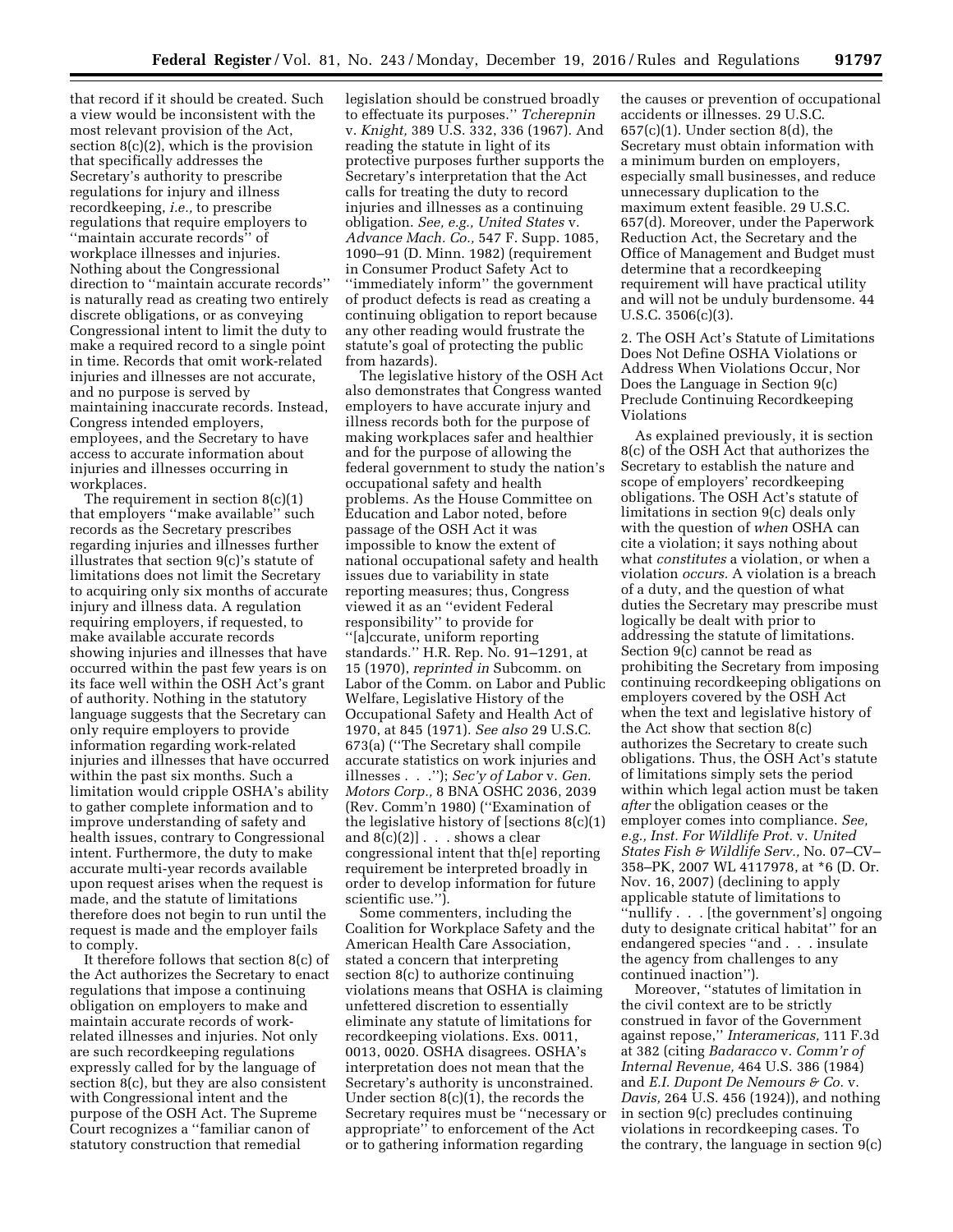is very general, providing only that ''[n]o citation may be issued . . . after the expiration of six months following the occurrence of any violation.'' 29 U.S.C. 658(c). The ''occurrence'' of something is not necessarily a discrete event; it can encompass actions or events that continue over time. For example, one dictionary defines ''occurrence'' as ''the existence or presence of something.'' *[http://](http://dictionary.cambridge.org/dictionary/american-english/occurrence_2) [dictionary.cambridge.org/dictionary/](http://dictionary.cambridge.org/dictionary/american-english/occurrence_2) [american-english/occurrence](http://dictionary.cambridge.org/dictionary/american-english/occurrence_2)*\_*2*. *See also, e.g., PECO Energy Co.* v. *Boden,* 64 F.3d 852, 856–57 (3d Cir. 1995) (scheme of repeated thefts over the span of six years constituted a single ''occurrence'' such that only one insurance deductible applied to the resulting loss). Similarly, the term ''occurrence of any violation'' in section 9(c) does not mean that an OSHA violation is necessarily a discrete event that takes place at one, and only one, point in time.

Had Congress wanted the statute of limitations to run from the time a violation *first* occurred, it could have used language so stating. Indeed, Congress has used language more readily susceptible to that interpretation in other statutes. *See, e.g.,* the Multiemployer Pension Plans Amendments Act, 29 U.S.C. 1451(f)(1) (statute of limitations runs from ''the date on which the cause of action arose''); the Federal Employers' Liability Act, 45 U.S.C. 56 (statute of limitations runs from ''the day the cause of action accrued''); the general statute of limitations governing civil actions against the United States, 28 U.S.C. 2401(a) (claims barred unless ''filed within six years after the right of action first accrues").

This new rule is intended to clarify that if an employer fails to record an injury or illness within seven days, the obligation to record continues on past the seventh day, such that each successive day where the injury or illness remains unrecorded constitutes a continuing ''occurrence'' of the ongoing violation. If the employer records the injury on the twentieth, thirtieth, or some later day, the violation ceases to occur at that point, and any citation would need to be issued within six months of the cessation of the violation. This position is entirely consistent with section 9(c). Neither OSHA nor the Commission nor any court has ever treated section 9(c) as precluding all continuing violations. Indeed, continuing violations are common in the OSHA context, with the Commission taking the position that violations of OSHA requirements, including recordkeeping violations, generally continue as long as employees

are exposed to the non-complying conditions. *See, e.g., Sec'y of Labor* v. *Arcadian Corp.,* 20 BNA OSHC 2001 (Rev. Comm'n 2004) (violation of the OSH Act's general duty clause stemming from the unsafe operation of a urea reactor); *Johnson Controls,* 15 BNA OSHC 2132 (recordkeeping); *Sec'y of Labor* v. *Safeway Store No. 914,* 16 BNA OSHC 1504 (Rev. Comm'n 1993) (hazard communication program and material safety data sheets); *Sec'y of Labor* v. *Yelvington Welding Serv.,* 6 BNA OSHC 2013 (Rev. Comm'n 1978) (fatality reporting); *Cent. of Georgia R.R.,* 5 BNA OSHC 1209 (housekeeping).5 Indeed, the *Volks II*  panel also acknowledged that the duties to preserve records, to train employees, and to correct unsafe machines may continue. 675 F.3d at 756, 758. The OSH Act simply would not achieve Congress' fundamental objectives if basic employer obligations were not continuing.

These cases reflect fundamental OSH Act principles. Safety and health standards are rules that require, *inter alia,* ''conditions.'' 29 U.S.C. 652(8). The absence of a required condition violates the standard. It does not matter when the absence first arose or how long it has persisted. If a condition is required and is not present (*e.g.,* a machine is not guarded or a hazardous materials container is not labeled), a violation occurs and a citation requiring abatement may be issued within six months of the observed noncompliance. This construction follows from the language of the Act and is essential to the Secretary's ability to enforce compliance. Accordingly, continuing obligations and violations are a regular occurrence under the OSH Act. Nothing in section 9(c), which applies equally to standards and regulations such as recordkeeping requirements, bars them.

In addition, continuing violations have been found to exist under other laws with statutes of limitations that contain language similar to that in section 9(c) of the OSH Act. For example, in *National Railroad Passenger Corporation* v. *Morgan,* 536 U.S. 101 (2002), the Supreme Court addressed the statute of limitations in Title VII of the Civil Rights Act of 1964, which precludes the filing of claims a certain number of days after the alleged unlawful employment practice

''occurred.'' *See* 42 U.S.C. 2000e–5(e)(1). The Court concluded that the statute authorized application of a continuing violations doctrine in hostile work environment cases, holding that in such cases, an unlawful employment action can ''occur'' over a series of days or even years. *Morgan,* 536 U.S. at 116–20. Similarly, in *Havens Realty Corporation*  v. *Coleman,* 455 U.S. 363 (1982), the Supreme Court found continuing violations of the Fair Housing Act, which at the time required the commencement of civil actions within 180 days ''after the alleged discriminatory housing practice *occurred.*'' And in *Postow,* 627 F.2d 1370, the D.C. Circuit found a continuing violation of the Truth-in-Lending Act, which, at 15 U.S.C. 1640(e), provides that actions must be brought within one year from the date of the ''occurrence'' of the violation. The language of section 9(c) of the OSH Act is at least equally receptive to continuing violations, since it allows citation within six months of ''the occurrence of any violation.'' ''Occurrence'' of ''any'' violation is open-ended language that does not suggest that a violation can exist at only one moment in time.

Notably, even the *Volks II* majority appeared to recognize that the word ''occurrence'' does not necessarily have a single fixed meaning, stating that ''[o]f course, where . . . a company continues to subject its employees to unsafe machines . . . or continues to send its employees into dangerous situations without appropriate training . . . OSHA may be able to toll the statute of limitations on a continuing violations theory since the dangers created by the violations persist.'' 675 F.3d at 758. The court also acknowledged that a violation of the record-retention requirement through the loss or destruction of a previously-created record—is a violation that continues from the time of the loss or destruction until the conclusion of the five-year retention period. *Id.* at 756; *see id.* at 763 (concurring opinion).

Moreover, continuing violations have been found even under statutes of limitations that contain language that is arguably *less* receptive to continuing violations than section 9(c); courts implicitly recognize that the underlying legal requirement, not the statute of limitations, determines whether there is a continuing legal obligation. For example, courts have found continuing violations of various laws that are governed by the general five-year statute of limitations for criminal cases in 18 U.S.C. 3282(a), which requires initiation of an action ''within five years . . . after

 $^{\rm 5}$  The American Petroleum Institute stated that the OSH Act limits continuing obligations only to "physical hazards." Ex. 0020. This assertion finds no basis in the statute or case law. In any event, access to accurate injury and illness records helps employers and employees address and avoid physical hazards. *See* Section II.B.3, Legal Authority.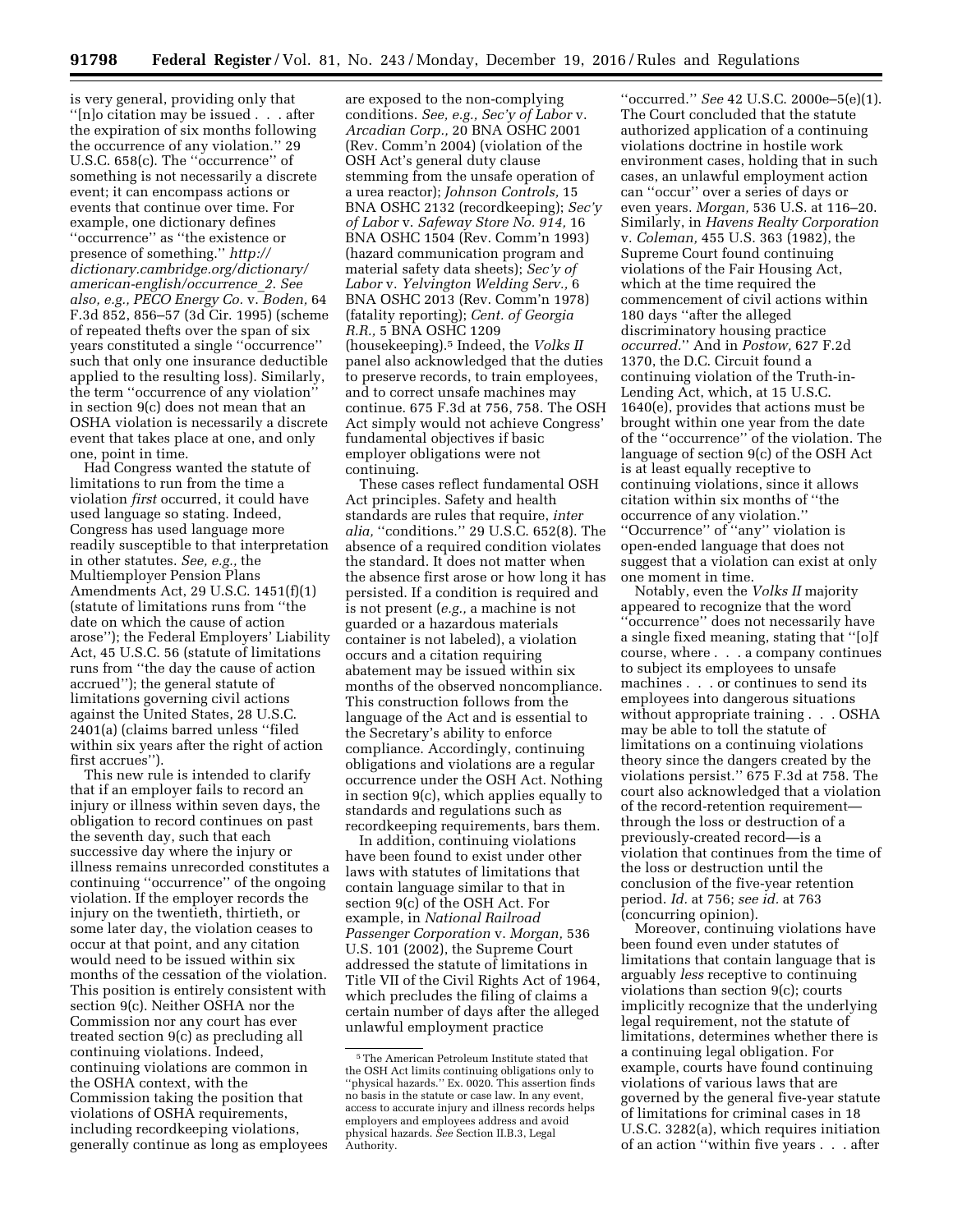. . . [the] offense shall have been committed.'' *See, e.g., United States* v. *Bell,* 598 F.3d 366, 368–69 (7th Cir. 2010) (continuing violation of child support payment requirements), *overruled on other grounds, United States* v. *Vizcarra,* 668 F.3d 516 (7th Cir. 2012); *Edelkind,* 525 F.3d 388 (same); *United States* v. *Are,* 498 F.3d 460 (7th Cir. 2007) (crime of being found in the United States after deportation is a continuing violation).

The D.C. Circuit has suggested that suits alleging a continuing failure to act are permissible even under the general statute of limitations governing civil actions against the United States (28 U.S.C. 2401(a)), which provides that claims are barred unless ''filed within six years after the right of action first accrues.'' *Wilderness Soc'y* v. *Norton,*  434 F.3d 584 (D.C. Cir. 2006). In *Wilderness Society,* the court intimated, but did not decide, that an agency's failure to act in accordance with a statutory deadline for action was a continuing violation, such that a lawsuit to compel agency action would not be time-barred just because it was filed more than six years after the agency first missed the statutory deadline. The court explained that because the suit '' 'does not complain about what the agency has done but rather about what the agency has yet to do,'" it likely would not be time-barred. *Id.* at 589 (quoting *In re United Mine Workers of America Int'l Union,* 190 F.3d 545, 549 (D.C. Cir. 1999)). *See also, e.g., Padres Hacia Una Vida Mejor* v. *Jackson,* No. 1:11–CV– 1094 AWI DLB, 2012 WL 1158753 (E.D. Cal. April 6, 2012) (28 U.S.C. 2401(a) did not bar a claim based on EPA's ongoing failure to act on complaints of discrimination within regulatory deadlines). And the Fifth Circuit found continuing violations of the Bank Holding Company Act in a case governed by the general statute of limitations in 28 U.S.C. 2462, which requires actions to enforce civil fines, penalties, or forfeitures to be ''commenced within five years from the date when the claim first accrued.'' *Interamericas,* 111 F.3d 376. *See also, e.g., Newell Recycling Co.* v. *EPA,* 231 F.3d 204 (5th Cir. 2000) (finding a continuing violation of disposal requirements for polychlorinated biphenyls under the Toxic Substances Control Act in a case involving the general statute of limitations at 28 U.S.C. 2462); *Advance Mach Co.,* 547 F.Supp. at 1085 (finding a continuing violation of the Consumer Product Safety Act in a case governed by 28 U.S.C. 2462); *cf. Capital Tel. Co* v. *FCC,*  777 F.2d 868, 871 (2d Cir. 1985) (per

curiam) (deferring to FCC determination that company's ''actions constituted a 'continuing violation' '' despite an applicable statute of limitations (47 U.S.C. 415(b)) requiring the filing of complaints ''within two years from the time the cause of action accrues'').

Finally, concerns about stale claims have little bearing on OSHA recordkeeping cases. OSHA recognizes that statutes of limitations are designed to ''keep stale claims out of the courts.'' *Havens Realty,* 455 U.S. at 380. They protect parties from having to defend against stale claims and ensure that courts are not faced with ''adjudicat[ing] claims that because of their staleness may be impossible to resolve with even minimum accuracy.'' *Stephan* v. *Goldinger,* 325 F.3d 874, 876 (7th Cir. 2003). Claims generally are considered stale when so much time has passed that relevant evidence has been lost and witnesses are no longer available or do not have reliable memories of the relevant occurrence. *Id.* But ''[w]here the challenged violation is a continuing one, the staleness concern disappears.'' *Havens Realty,* 455 U.S. at 380. And nothing about continuing violations in the context of OSHA recordkeeping violations undermines this general principle.

The American Petroleum Institute cited an example of a case where the employer's recordkeeper had passed away by the time of the hearing. Ex. 0020. However, reliance on witness recollection is often not necessary in recordkeeping cases because one can ordinarily ascertain whether an injury or illness occurred, and what treatment was necessary, by looking at medical reports, workers' compensation documents, and other relevant records, even if the affected employee or other witnesses are no longer available. In fact, OSHA's Recordkeeping Policies and Procedure Manual, CPL 02–00–135 (Dec. 30, 2004), directs compliance officers to review medical records to determine whether an employer has failed to enter recordable injuries and illnesses on the OSHA forms. And with respect to whether the employer recorded the injury or illness, the only evidence the parties and the court will need are the employer's OSHA Log and Incident Report Forms, which existing regulations require employers to maintain for five years. Furthermore and contrary to the comment by the American Petroleum Institute that staleness concerns primarily hurt employers (Ex. 0020)—OSHA ultimately bears the burden of proving that a recordable injury or illness occurred and the employer did not record it. Therefore, the absence of documents

and witnesses generally will be more prejudicial to OSHA's case than to the employer's defense. *See Secretary* v. *Home Depot #6512,* 22 BNA OSHC 1863 (Rev. Comm'n 2009) (vacating citation for failure to report employee fatality because Secretary did not provide sufficient evidence to establish fatality was work-related). And any limited staleness concerns that exist are outweighed by the fact that ongoing recordkeeping requirements are essential to fulfilling the purposes of the OSH Act. *See generally Connecticut Light & Power Co.* v. *Sec'y of Labor,* 85 F.3d 89, 96 (2d Cir. 1996) (''Consideration of limitations periods requires a fair and reasonable weighing of the conflicting concerns of the remedial intent of the [statute] . . . and the desire to keep stale claims out of the courts.'').

Moreover, under this final rule, an employer's obligation is the same as under the current rule: To record injuries and illnesses within seven days and maintain the records for five years. The new rule simply clarifies that an employer cannot avoid the five-year maintenance requirement by failing to make the record in the initial seven days; rather, the obligation to make the record continues throughout the fiveyear maintenance period even if the employer fails to meet its initial obligation. Therefore, employers who record injuries and illnesses promptly, as paragraph 1904.29(b)(3) requires, will not face staleness concerns.

3. Incomplete or Otherwise Inaccurate Records of Work-Related Illnesses and Injuries Create an Ongoing Condition Detrimental to Full Enforcement of the Act

OSHA records ''are a cornerstone of the Act and play a crucial role in providing the information necessary to make workplaces safer and healthier.'' *Gen. Motors Corp.,* 8 BNA OSHC at 2041. As explained previously, in **SUPPLEMENTARY INFORMATION**, Section I.B, employers must give employees (as well as OSHA and BLS) access to injury and illness records. OSHA injury and illness records are designed to be used by employers, employees, the public health community, and the government to learn about the injuries and illnesses that are occurring in American workplaces. *See* ''Improve Tracking of Injuries and Illnesses,'' 81 FR 29623 (May 12, 2016). Accurate OSHA injury and illness records enable employers to identify, and correct, hazardous conditions, allow employees to learn about the hazards they face, and permit the government to determine where and why injuries are occurring so that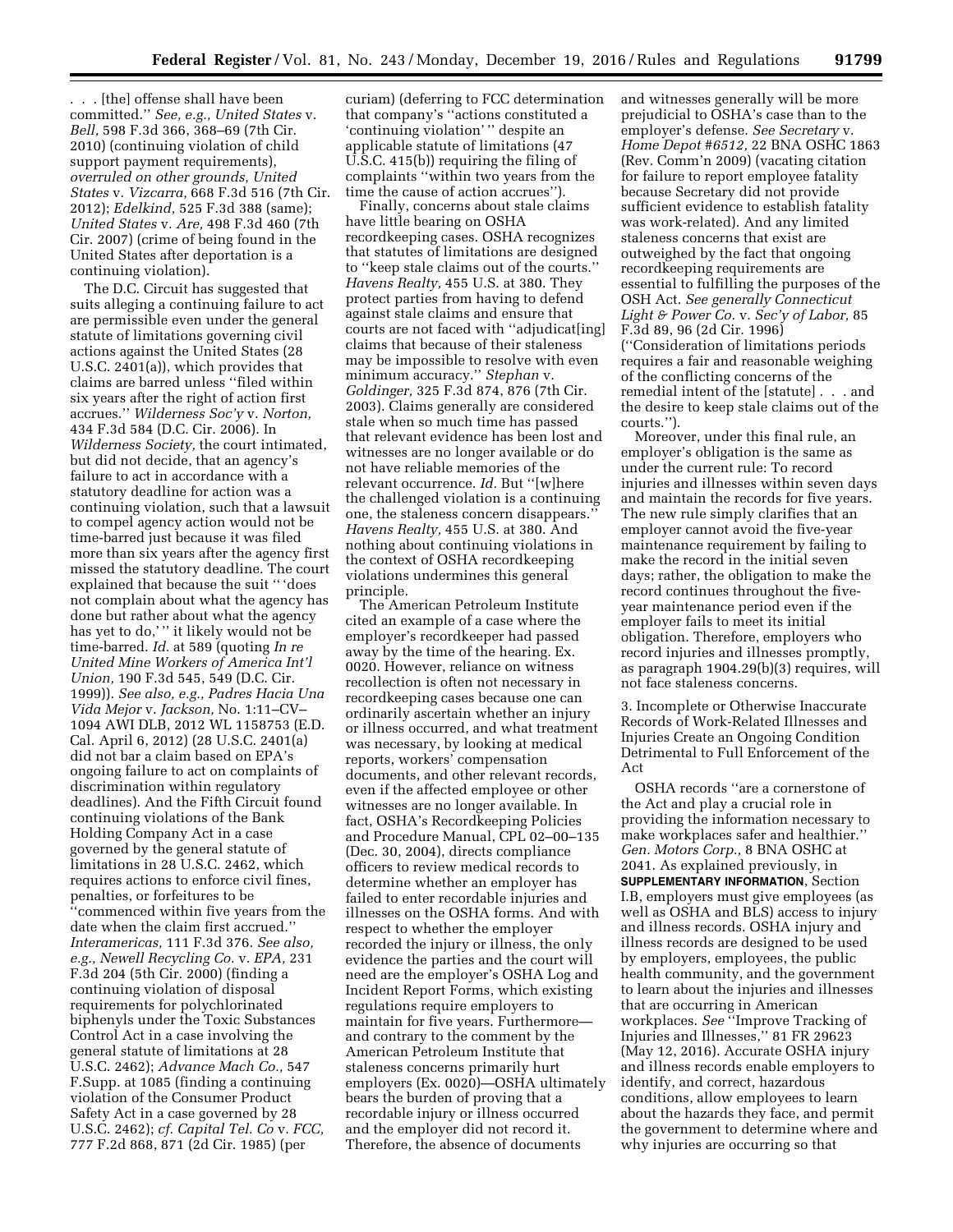appropriate regulatory or enforcement measures can be taken. (*See* 

**SUPPLEMENTARY INFORMATION**, Section I.B, earlier in this preamble, for a full discussion of the purposes served by OSHA injury and illness records.) Thus, Congress viewed accurate records as necessary for the enforcement of the Act. 29 U.S.C. 657(c). Inaccurate or incomplete injury and illness records will leave all of the relevant parties underinformed, and thereby create an ongoing hazardous condition detrimental to full enforcement of the Act. The Commission has recognized as much. *See, e.g., Gen. Dynamics,* 15 BNA OSHC at 2131 n. 17 (recordkeeping regulations ''clearly are safety- and health-related''); *Johnson Controls,* 15 BNA OSHC at 2135–36 (''[A] failure to record an occupational injury or illness . . . does not differ in substance from any other condition that must be abated pursuant to . . . occupational safety and health standards . . .'').

Nor is there any meaningful distinction to be drawn between cases involving inadequate training or unsafe machines (which may also be seen as involving repeated affirmative acts, for example, sending untrained employees to work in hazardous conditions) and recordkeeping cases (involving failures to create and maintain accurate records of workplace illnesses and injuries). The lack of access—by employers, employees and OSHA—to accurate records is as much an ongoing noncomplying condition under the Act as is an untrained employee or an unguarded machine. Whether the condition was created by an act of omission or of commission, the condition is one that continues to violate the Act until it is abated.

Moreover, under the system Congress established in the OSH Act, any distinction that can be drawn between action and inaction lacks legal significance. As the Commission recognizes, ''unlike other federal statutes in which an overt act is needed to show *any* violation, the OSH Act penalizes both overt acts *and* failures to act in the face of an ongoing, affirmative duty to perform prescribed obligations.'' *Volks I,* 23 BNA OSHC at 1417 n.3 (emphasis in original). *See also, e.g., Gen. Dynamics,* 15 BNA OSHC at 2130 (''[T]he Act penalizes the occurrence of noncomplying conditions which are accessible to employees and of which the employer knew or reasonably could have known. That is the only 'act' that the Secretary must show to prove a violation.''). That is why it is still a citable violation if an employer has left a hazardous machine unguarded for years—even though the employer has

not done anything to the machine since first removing the guard. That is why it is a violation if an employer fails to label containers of hazardous chemicals or have safety data sheets on hand, regardless of how long the inaction persists or when it first occurred. And courts regularly find that a failure to act in accordance with an ongoing legal obligation constitutes a continuing violation. Such cases have included a lender's failure to make required disclosures to a borrower (*Postow,* 627 F.2d 1370), a sex offender's failure to register with authorities (*George,* 625 F.3d 1124), a parent's failure to pay child support (*Edelkind,* 525 F.3d 388), an agency's failure to comply with statutory mandates and deadlines (*Wilderness Soc'y,* 434 F.3d 584), a company's failure to create and maintain water sampling records (*Sierra Club,* 847 F.2d 1109), and a failure on the part of the government to act on complaints of discrimination (*Padres Hacia Una Vida Mejor,* 2012 WL 1158753).

Incomplete and inaccurate OSHA records therefore result in an *ongoing non-complying condition*—namely employers, employees, and the government being denied access to information necessary to full enforcement of the Act. This noncomplying condition continues every day that the records are inaccurate.<sup>6</sup>

Additionally, the legislative history of the Act reflects Congress' concern about harm resulting to employees in workplaces with incomplete records of occupational injuries and illnesses. Most notably, a report of the Senate Committee on Labor and Public welfare stated that ''*[f]ull and accurate information is a fundamental precondition* for meaningful administration of an occupational safety and health program.'' S. Rep. No. 91– 1282, at 16 (1970), *reprinted in*  Subcomm. on Labor of the Comm. on Labor and Public Welfare, Legislative

History of the Occupational Safety and Health Act of 1970, at 156 (1971) (emphasis added). Additionally, a report from the House of Representatives shows that Congress recognized ''comprehensive [injury and illness] reporting'' as playing a key role in ''effective safety programs.'' H.R. Rep. No. 91–1291, at 15 (1970), *reprinted in*  Subcomm. on Labor of the Comm. on Labor and Public Welfare, Legislative History of the Occupational Safety and Health Act of 1970, at 845 (1971).

Some commenters, including Nabors Drilling USA and the North American Insulation Manufacturers' Association, expressed the opinion that this rule will do nothing to improve safety and health. Exs. 0010, 0016, 0017, 0019, 0026. For the reasons already stated, OSHA disagrees, and evidence submitted by other commenters supports OSHA's conclusion. For example, North America's Building Trades Unions commented that records of workplace injuries and illnesses are valuable to help identify hazards and correct problems in the workplace, both immediately and over time, and that this information is of particular value in the construction industry where workers change jobsites often. Ex. 0025. The United Steelworkers (USW) provided an example of a company safety committee noticing that the employer was not accurately recording hand lacerations caused by certain equipment; later, an employee using the same equipment suffered an amputation. Ex. 0028. Properly maintained records could have helped alert the employer to the hazardous machine before the amputation occurred. The USW also provided several examples of workplace hazards that emerge as trends over time, including occupational hearing loss, exposure to hazardous chemicals, and musculoskeletal disorders. Injury and illness records are an important tool in the identification of these types of hazards. Ex. 0028.

Additionally, as noted by commenter ORCHSE Strategies, LLC, although most employers are diligent about recording injuries and illnesses as required, some are not.7 Ex. 0015. OSHA's ability to enforce the recordkeeping regulations is an important tool to ensure that accurate information about workplace safety is

<sup>6</sup>For this reason, *Gabelli* v. *SEC, 133 S.Ct. 1316 (2013),* cited by Nabors Drilling USA and the National Association of Manufacturers, is inapposite. Exs. 0010, 0026. *Gabelli* deals with the discovery rule, which pertains to whether a claim's accrual date should be extended until the plaintiff learns of the unlawful conduct. The discovery rule is not needed where, as here, the unlawful conduct is ongoing. In *Gabelli,* which involved a civil enforcement action under the Investment Advisers Act, the Supreme Court held that the five-year statute of limitations in 28 U.S.C. 2462 ran from the date a fraud was complete, not from the date the government discovered the fraud. *Gabelli* does not stand for the proposition that the language in 28 U.S.C. 2462 precludes application of a continuing violation theory. Indeed, in *Gabelli* the government agreed that the alleged illegal activity ended more than five years prior to the filing of the complaint, so there was no issue about the duration of the violative conduct.

<sup>7</sup>The USW suggested that OSHA incorporate into this rule a prohibition on employer practices that discourage reporting of injuries and illnesses. Ex. 0028. Such a prohibition would be beyond the scope of this rulemaking, which is limited to clarifying existing obligations. However, such practices are addressed in OSHA's recent rulemaking, ''Improve Tracking of Injuries and Illnesses,'' 81 FR 29623 (May 12, 2016).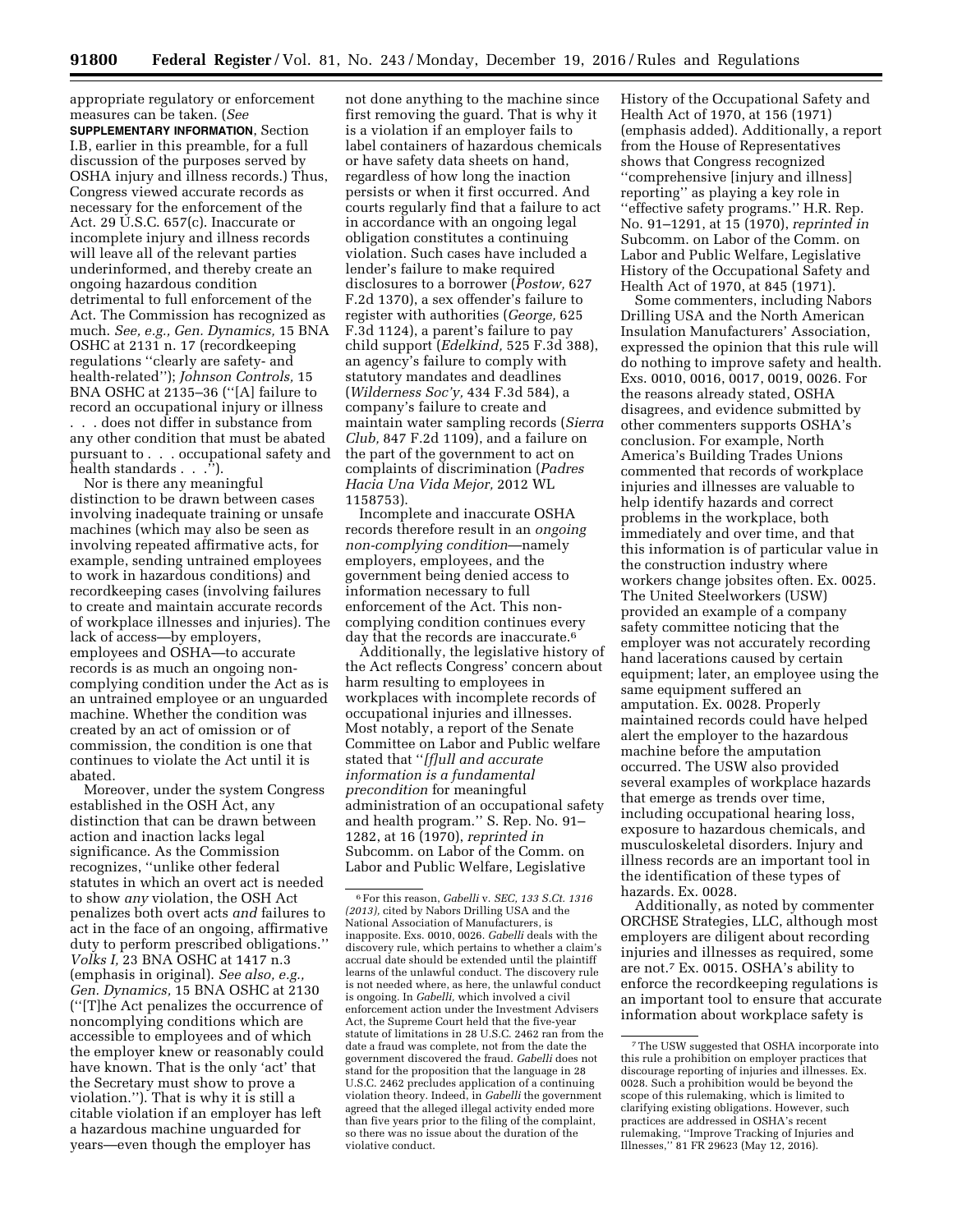available and that conscientious employers are not placed at a disadvantage by employers who intentionally underreport and thus appear safer than they actually are. Ex. 0015; *see* Ex. 0024. Although OSHA's recordkeeping rules have always required employers to maintain records for five years, they did not previously expressly state that an employer cannot skirt this requirement by ignoring its obligation to record an injury or illness when first learning of it. This final rule clarifies the recordkeeping requirements and enables OSHA to ensure that employers make and keep an accurate, five-year record of workplace injuries and illnesses. Indeed, without this clarification, as the AFL–CIO noted, the rule would not achieve Congress' intent that the Secretary collect accurate data about workplace safety. Ex. 0024.

4. OSHA Is Acting Within Its Regulatory Authority, and Consistently With the General Case Law, in Issuing This Clarifying Rule

Several commenters expressed the view that the *Volks II* majority opinion prohibits the Secretary from imposing a continuing obligation on employers to record, and maintain records of, injuries and illnesses, with a few commenters stating that OSHA is improperly attempting to ''overturn'' the *Volks II*  decision. Exs. 0003, 0008, 0009, 0010, 0011, 0012, 0013, 0014, 0016, 0017, 0020, 0021, 0023, 0026. OSHA disagrees. For the reasons described below, OSHA does not believe it is improper to respond to the *Volks II*  decision by clarifying the regulations before there is any additional litigation over OSHA's statutory authority to establish continuing recordkeeping obligations.

Given that OSHA agrees with Judge Garland that the regulations as previously written did not clearly convey the intended continuing obligation, it would have been fruitless for OSHA to seek further appellate review of the *Volks II* decision, as some commenters suggested. *See* Exs. 0017, 0020, 0021. The executive branch of the federal government may elect not to appeal an adverse decision from the judiciary for a number of reasons unrelated to its views about the merits of the ruling, and, as the Supreme Court recognizes, the government's decision to forgo appeal in a particular case should not foreclose future review of relevant issues in other appropriate judicial forums. *See United States* v. *Mendoza,*  464 U.S. 154, 160–61 (1984) (declining to apply non-mutual collateral estoppel against the federal government in part because doing so ''would force the . . .

[government] to abandon prudential concerns and to appeal every adverse decision in order to avoid foreclosing further review''). Thus, OSHA has acted reasonably in deciding to clarify its regulations before there is any additional litigation over the issues of statutory interpretation addressed in *Volks II.* 

OSHA acknowledges that this clarification of its recordkeeping regulations to address the textual deficiencies identified by Judge Garland leaves unsettled the issue of OSHA's statutory authority to regulate in this manner. (Two of three judges on the Volks II panel found that the OSH Act did not permit OSHA to issue continuing recordkeeping regulations; however, Judge Garland disagreed with the majority's holding on this point.) When OSHA implements this rule, that issue will likely be the subject of future litigation in various federal courts, and potentially in the Supreme Court. Courts generally recognize the value of allowing the law to develop through litigation in multiple forums. *See, e.g., Mendoza,* 464 U.S. at 160 (noting ''benefit . . . from permitting several courts of appeals to explore a difficult question before this Court grants certiorari''); *Califano* v. *Yamasaki,* 442 U.S. 682, 702 (1979) (''It often will be preferable to allow several courts to pass on a given class claim in order to gain the benefit of adjudication by different courts in different factual contexts.''). *See also Holland* v. *Nat'l Mining Ass'n,*  309 F.3d 909, 815 (D.C. Cir. 2002) (''Allowing one circuit's statutory interpretation to foreclose . . . review of the question in another circuit would squelch the circuit disagreements that can lead to Supreme Court review.'').

OSHA has issued rules with a similar clarifying purpose following adverse court decisions before. For example, after the Fifth Circuit held that OSHA's respirator standard and the training provisions in the asbestos standard did not permit citing an employer for each individual employee who was not provided the required respirator or training, OSHA issued a final rule ''to make it unmistakably clear that each covered employee is required to receive PPE and training, and that each instance when an employee subject to a PPE or training requirement does not receive the required PPE or training may be considered a separate violation subject to a separate penalty.'' 73 FR 75568–01, 75569 (Dec. 12, 2008); *see Chao* v. *OSHRC and Erik K. Ho,* 401 F.3d 355 (5th Cir. 2005). *See also* 72 FR 64342– 01, 64342–43 (Nov. 15, 2007) (final rule clarifying employers' responsibility to pay for PPE, issued in response to

Commission decision vacating citation for employer's failure to pay). $8$ 

OSHA also disagrees with the commenters, including the Coalition for Workplace Safety and the National Association of Home Builders, who suggested that a Supreme Court case, *National Cable and Telecommunications Association* v. *Brand X Internet Services,* 545 U.S. 967 (2005) (''*Brand X*''), precludes the Secretary from promulgating this final rule. Exs. 0011, 0013, 0017, 0020. In holding that the Ninth Circuit should have deferred to the FCC's interpretation of a statutory term instead of following the contrary interpretation the court had adopted in an earlier case, *Brand X* stated that ''[a] court's prior judicial construction of a statute trumps an agency construction otherwise entitled to *Chevron* deference *only* if the prior court decision holds that its construction follows from the unambiguous terms of the statute and thus leaves no room for agency discretion.'' 545 U.S. at 982 (emphasis added). *Brand X* does not control here, however, because *Volks II* did not clearly hold that the OSH Act unambiguously forecloses continuing recordkeeping violations. Indeed, the court expressly acknowledged that the loss or destruction of a record previously made constitutes a continuing violation of the requirement to retain records for five years. 675 F.3d at 756; *see id.* at 763 (concurring opinion). Moreover, although parts of the majority opinion suggest that the ''clear'' language in the OSH Act's statute of limitations precludes continuing record-making violations (because the majority said that the word ''occurrence'' requires a discrete action to have taken place within the sixmonth limitations period, 675 F.3d at 755–56), the court nevertheless acknowledged ambiguity in the meaning of ''occurrence'' when it agreed that training and machine guarding violations can continue, not because a discrete action occurs within the sixmonth window, but because ''the dangers created by th[ose] violations persist.'' *Id.* at 758.9 Notably, nothing in

<sup>8</sup>Nor is it uncommon for federal agencies to engage in nonacquiescence when faced with what they believe are erroneous court decisions. *See, e.g.,*  Samuel Estreicher & Richard L. Revesz, *Nonacquiescence by Federal Administrative Agencies,* 98 Yale L.J. 679 (1989).

<sup>9</sup>The Coalition for Workplace Safety also stated that the cases *Local Lodge No. 1424 (Bryan Mfg.)* v. *NLRB,* 362 U.S. 411 (1960) and *Ledbetter* v. *Goodyear,* 550 U.S. 618 (2007) prohibit this final rule. Ex. 0013. However, these cases do not control this rule because they involve causes of action that the Court found to accrue at one discrete moment Continued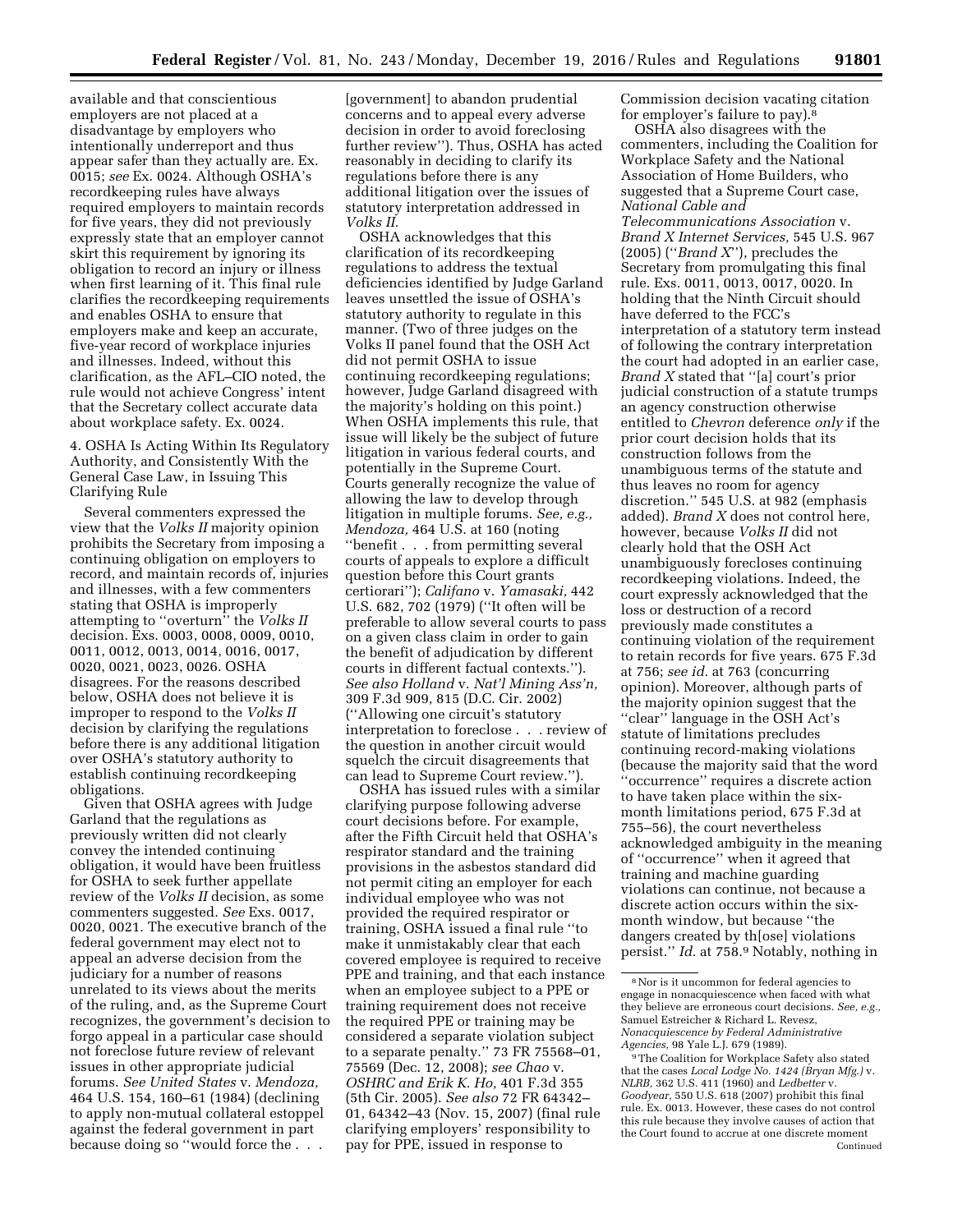the OSH Act's statute of limitations distinguishes between standards (such as machine guarding requirements) and regulations (such as recordkeeping requirements). Finally, the fact that Judge Garland disagreed with the majority about what the statute says lends further support to OSHA's view that *Volks II* should not be read as holding that the OSH Act unambiguously forecloses this regulatory action.

As touched upon previously in this preamble, OSHA further believes that general case law on continuing violations clearly supports a continuing violation theory for OSHA recordkeeping violations. The *Volks II*  majority stated that recordkeeping violations are not ''the sort of conduct we generally view as giving rise to a continuing violation[,]'' *i.e.,* the kind of violation ''whose 'character as a violation . . . [does] not become clear until . . . repeated during the limitations period . . . because it is . . . [the] cumulative impact . . . that reveals . . . illegality.' '' *Volks II,* 675 F.3d at 757 (quoting *Taylor* v. *FDIC,* 132 F.3d 753, 765 (D.C. Cir. 1997)). While the ''cumulative impact'' theory is one way to establish a continuing violation (*see, e.g., Morgan,* 536 U.S. 101 (hostile environment claims under Title VII)), established precedent recognizes a second type of continuing violation—a violation that continues to occur on a day-by-day (or act-by-act) basis and whose illegality was clear from the beginning. *See, e.g., Edelkind,* 525 F.3d 388 (failure to pay child support is a continuing offense); *Sierra Club,* 847 F.2d 1109 (finding continuing violations of the Clean Water Act where the company failed to comply with permit requirements for reporting and record retention); *Postow,* 627 F.2d 1370 (violation of Truth-in-Lending Act's disclosure requirements is a continuing violation). This is the type of continuing violation relevant here because all OSHA violations—including recordkeeping violations—''continue'' only insofar as non-compliant conditions exist.

The D.C. Circuit explicitly recognized the existence of these two types of continuing violation cases in *Earle,* 707 F.3d 299, 1307—a post-*Volks II* case that made no reference to the *Volks II*  majority opinion, but cited, with approval, Judge Garland's concurring

opinion.10 In *Earle,* the court, quoting Judge Garland, explained that where a statute '' 'imposes a continuing obligation to act, a party can continue to violate it until that obligation is satisfied and the statute of limitations will not begin to run until it does.' '' *Id.* at 307. And ''[w]hether the obligation is continuing is a question of statutory construction.'' *Earle,* 707 F.3d at 307. The court explained that *Postow* had found a continuing violation of the Truth-in-Lending Act because the ''goals of the Act'' required construing the obligation to be continuing. *Id.* So too, the goals of the OSH Act require construing the recordkeeping obligation to be continuing. The purpose of recording injuries is to allow the recorded information to be used thereafter, throughout the retention and access period. Accurate and complete OSHA records enable employers, employees, and the government to understand the hazards present in the workplace so that corrective measures can be taken. Inaccurate and incomplete records, by contrast, are likely to be misleading.

The Secretary recognizes that one court has said that: ''The Supreme Court has made clear . . . that the application of the continuing violations doctrine should be the exception, rather than the rule.'' *Cherosky* v. *Henderson,* 330 F.3d 1243, 1248 (9th Cir. 2003) (not referring to any specific decision) (quoted in *Volks II,* 675 F.3d at 757). Even so, the Secretary believes that the language and purposes of the OSH Act make it clear that the duty to maintain and make available records is a continuing obligation for all the reasons set forth previously.11

# **III. Summary and Explanation of the Final Rule**

OSHA is amending its recordkeeping regulations, 29 CFR part 1904, to clarify that employers covered by the recordkeeping requirements have a continuing obligation to make and maintain accurate records of all recordable injuries and illnesses. This obligation continues for as long as the employer must maintain records for the year in which an injury or illness became recordable, and it does not expire if the employer fails to create a record when first required to do so.

The continuing obligation to make and maintain accurate records of workrelated illnesses and injuries is in accord with longstanding OSHA policy. Thus, this final rule does not impose new or additional obligations on employers covered by part 1904. Employers will not be required to make records of any injuries or illnesses for which records are not currently required; nor are the recording requirements themselves changing. Because the rule imposes no new burdens or obligations and changes no law, it is simply a clarification, not a substantive change (as a few commenters contended; *see* Exs. 0012, 0014, 0020). As discussed at length previously, the amendments are meant simply to clarify employers' obligations in the wake of the *Volks II* decision. The amendments consist of revisions to various sections of the regulatory text as well as changes to the titles of some sections and subparts. (Titles are useful for clarity but do not change the legal meaning of the text itself. *See Penn. Dept. of Corrections* v. *Yeskey,* 524 U.S. 206, 212 (1998); *INS* v. *Nat'l Ctr. for Immigrants' Rights, Inc.,* 502 U.S. 183, 189–90 (1991)).

As discussed in more detail later in this preamble, the amendments clarify the following: (1) *OSHA 300 Log.*  Employers must record every recordable injury or illness on the Log. This obligation continues through the fiveyear record retention-and-access period if employers do not create the record when first required to do so. During that period, employers must update the Log by adding cases not previously recorded and by noting changes to previously recorded cases. (2) *OSHA 301 Incident Report.* Employers must prepare a Form 301 Incident Report for each recordable illness or injury. This obligation continues throughout the five-year retention-and-access period if employers do not prepare the report when first required to do so. Unlike with the Log, employers are not required to update the Incident Report

in time—the illegal execution of a collective bargaining agreement and a particular instance of sex discrimination, respectively. In contrast, a failure to maintain an accurate record of workplace injuries and illnesses is a continuing violation that reoccurs each day it persists.

<sup>10</sup> It is also noteworthy that *Earle* was written by Judge Henderson, who was part of the *Volks II*  majority.

<sup>11</sup> In *Toussie* v. *United States,* 397 U.S. 112 (1970), the Supreme Court stated that ''the doctrine of continuing offenses should be applied in only limited circumstances since . . . 'the tension between the purpose of a statute of limitations and the continuing offense doctrine is apparent.' '' *Id.* at 115 (citations omitted). But *Toussie* was a criminal case subject to the general principle that ''*criminal*  limitations statutes are 'to be liberally interpreted in favor of repose.' '' *Id.* (emphasis added and citations omitted). *See also Diamond* v. *United States,* 427 F.2d 1246, 1247 (Ct. Cl. 1970) (per curiam) (''[T]he considerations moving the Court to decide [in *Toussie*] that the offense was not a continuing one were entwined with the criminal aspects of the matter, and the holding was limited to criminal statutes of limitations.''). In contrast, as noted previously, in Legal Authority, Section II.B.2, OSHA civil enforcement cases are subject to the opposing principle that ''statutes of limitation in the civil context are to be strictly construed in favor of the Government against repose.'' *Interamericas,*  111 F.3d at 382.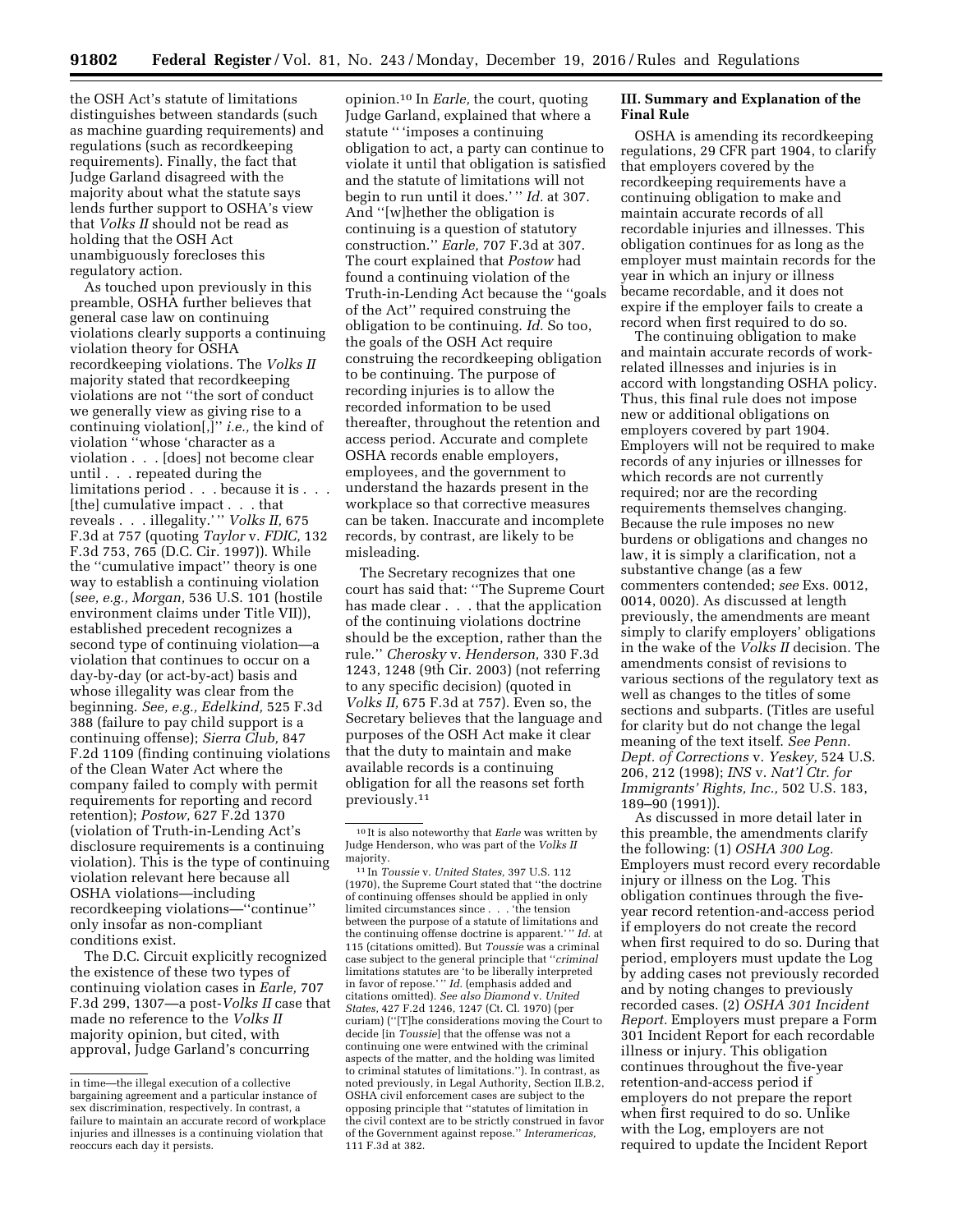to show changes to the case that occur after the form is initially prepared. (3) *Year-end records review; preparation certification; and posting of the Form 300A annual summary.* These ancillary tasks are intended to be performed at particular times during each year. They are not continuing obligations.

Many commenters expressed concern that this rule increases recordkeeping obligations and thus will require employers to devote additional time and resources to recordkeeping. Exs. 0008, 0010, 0012, 0013, 0014, 0020, 0021, 0026, 0027. For example, Nabors Drilling USA commented that the new rule will force it ''to hire one or more individuals whose sole job will be to police our volumes of OSHA 300, 300A, and 301 logs for accuracy one-hundred percent of the time,'' and the National Federation of Independent Businesses stated its belief that the rule imposes on employers ''a duty of daily reconsideration'' of each ''decision to not record or to not fully record an injury.'' Exs. 0010, 0014. This concern is misplaced. An employer's obligation remains the same as it was before: To record workplace injuries and illnesses within seven days and to maintain the record for five years. There is no new requirement to review or reassess existing records over the course of the maintenance period (and, correspondingly, there are no additional costs involved). The new rule simply makes clear that if an employer fails to record an injury or illness within seven days, it is not relieved of the requirement to make and keep an accurate record of all recordable injuries and illnesses for the duration of five years. As explained above in Section I.C, this has long been OSHA's position. In response to the observation in *Volks II* that a record cannot be maintained if it was never made, 657 F.3d at 756, the new rule is meant to explain that the obligations to make and maintain records go hand-in-hand. An employer cannot skirt the requirement to maintain accurate injury and illness records by failing to make the records in the first place.

The commenters' concern about needing to regularly reassess recordkeeping determinations applies to only one type of recordkeeping violation—the type in which a wellintentioned employer simply makes a mistake and fails to record a recordable case (*e.g.,* due to administrative oversight or because of an erroneous belief that the case is not recordable). The commenters' concern has no relevance to cases in which employers simply decide not to record cases they know to be recordable or in which

employers have known, pervasive shortcomings in their recordkeeping policies and systems. *See* Ex. 0019 (comment from American Society of Safety Engineers). While inadvertent mistakes are always a possibility with respect to any regulatory obligation whether discrete or continuing—OSHA generally focuses its recordkeeping enforcement resources on systematic recording failures, not on one-time errors made in good-faith attempts at compliance.12 *See, e g., Secretary* v. *Pepperidge Farm, Inc.,* 17 BNA OSHC 1993 (Rev. Comm'n 1997) (affirming 176 willful recordkeeping violations where employer failed to train responsible employee on how to complete OSHA forms and failed to record dozens of injuries of a type that affected workers at ''an extraordinarily high rate''). And while employers are responsible for complying with the requirement to accurately record workplace injuries and illnesses and to maintain accurate records for five years, there is no separate requirement for daily (or regular) reconsideration of decisions not to record. Thus, even though OSHA may cite an employer for failing to record a recordable case, OSHA would have no basis for separately citing an employer for failing to reconsider prior recordkeeping determinations.

#### *A. Description of Revisions*

## 1. Section 1904.0—Purpose

OSHA received no comments on the proposed changes to § 1904.0 and has adopted the provision as proposed. OSHA has revised this section to clarify and emphasize employers' ongoing duties to make and maintain accurate records of each and every recordable injury and illness under part 1904. The revised language reflects the longstanding requirement for employers to provide their injury and illness records to certain government representatives and to employees and former employees and their representatives. The additions to the regulatory text include language reiterating that recordkeeping requirements are important in helping OSHA achieve its mission of providing safe and healthful working conditions for the nation's workers. OSHA also

added a new sentence at the end of this section to explain that records will be considered ''accurate'' if correct and complete records are made and maintained for each and every recordable injury and illness in accordance with the provisions of part 1904. This concept is not new, as the requirement for employers to maintain accurate records is derived directly from the OSH Act, 29 U.S.C. 657(c)(2).

#### 2. Subpart C—Making and Maintaining Accurate Records, Recordkeeping Forms, and Recording Criteria

OSHA proposed to amend the title of this Subpart to better reflect the content of revised §§ 1904.4 and 1904.29, which address employers' duties to make and maintain accurate records, as well as recordkeeping forms and criteria. OSHA received no comments on this proposed change and has adopted the change as proposed.

## 3. Paragraph (a) of § 1904.4—Basic Requirement

OSHA received no comments on the proposed changes to § 1904.4(a) and has adopted the changes as proposed. OSHA has revised this paragraph to reiterate the requirement that employers make and maintain accurate records of every injury and illness that meets the recording criteria in paragraphs (a)(1) through (3) of § 1904.4. The prior version of paragraph (a), which required employers to ''record'' injuries and illnesses, was less explicit in expressing OSHA's intent that employers both create and keep accurate records. The revised language confirms that an employer's duty includes both creating and preserving accurate records of recordable injuries and illnesses. To be accurate, these records must be correct and complete. The revised language also reflects more closely the language of the OSH Act at 29 U.S.C. 657(c)(1) and (2). OSHA did not propose to change, and is not changing, the recording criteria in paragraphs (a)(1) through (3) of existing § 1904.4.

## 4. Note to Paragraph (a) of § 1904.4

OSHA proposed to add a note to § 1904.4(a) to clarify the Secretary's longstanding position that the duty to make and maintain accurate injury and illness records continues throughout the entire record-retention period set out in § 1904.33(a). This retention period runs for five years from the end of the calendar year that the records cover. An employer who fails to create a required record during the seven-day grace period provided for in § 1904.29(b)(3) must still create the record so long as the retention period has not elapsed.

<sup>12</sup>OSHA notes, however, that an employer may be cited for an OSH Act violation as long as it has knowledge that the cited condition exists, whether or not the employer also has particular knowledge that the cited condition violates the Act. *See, e.g., Secretary* v. *Shaw Constr., Inc.,* 6 BNA OSHC 1341 (Rev. Comm'n 1978) (finding employer in violation of trenching standard where employer knew trench was not sloped, even though employer was unsure which OSHA standard applied to the trench). Recordkeeping violations are no different from other OSH Act violations in this respect.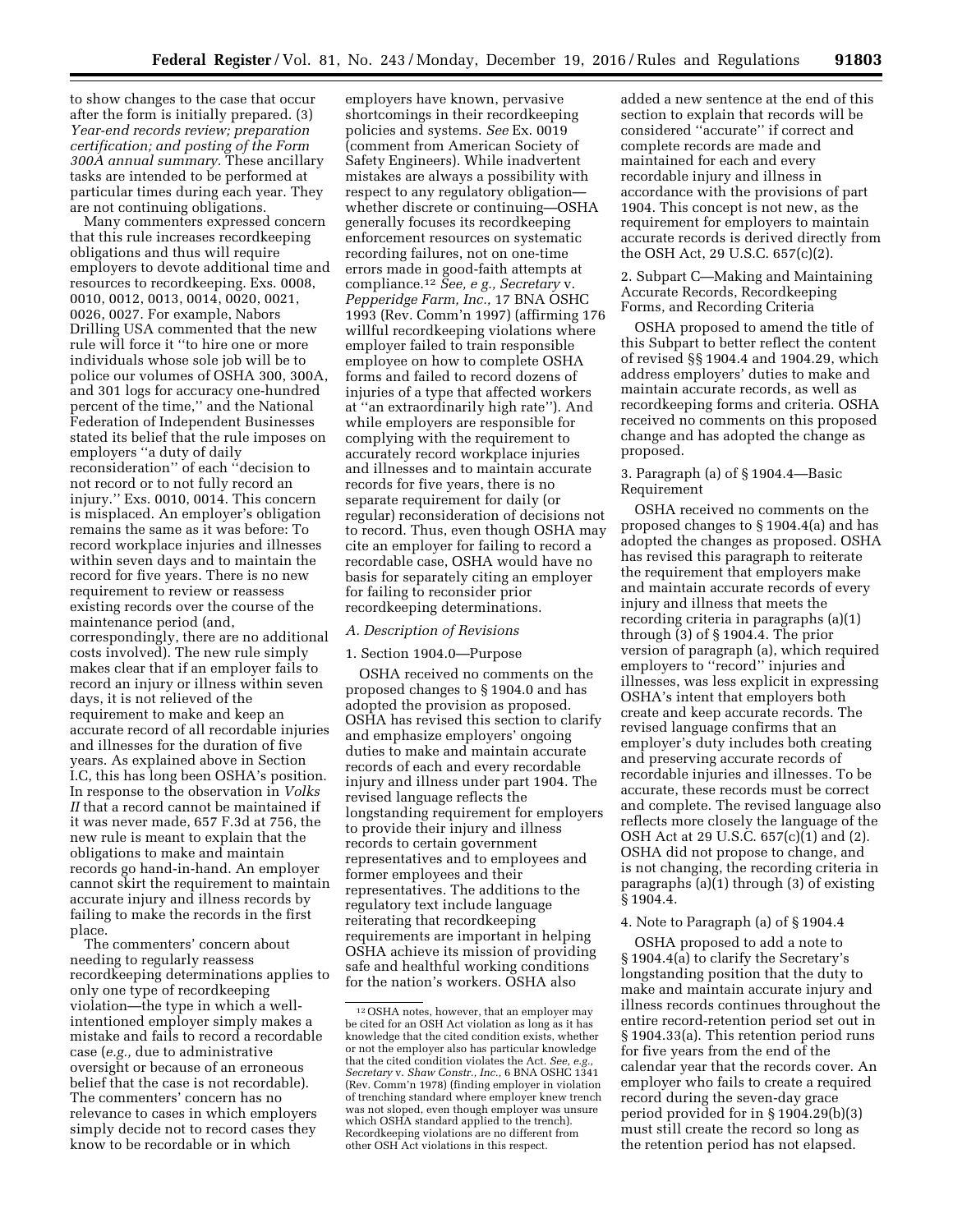Given this ongoing duty, OSHA may issue recordkeeping citations to employers that have incomplete or otherwise inaccurate records at any point during the retention period, and, under the six-month statute of limitations set out in 29 U.S.C. 658(c), for up to six months thereafter.

OSHA received a number of comments about its proposal to specify that the recordkeeping duty is a continuing one. These comments are addressed in Section II.B, Legal Authority, above. For the reasons stated there, OSHA has adopted the changes as proposed.

5. Paragraph (b)(3) of § 1904.29—How quickly must each injury or illness be recorded?

OSHA proposed to revise paragraph (b)(3) of  $\S$  1904.29. The paragraph, as proposed and adopted in this final rule, states OSHA's longstanding requirement that each and every recordable injury and illness must be recorded on both the OSHA 300 Log for that year and a 301 Incident Report within seven calendar days of when the employer receives information that the injury or illness occurred. OSHA is making minor wording changes to the first sentence of paragraph (b)(3), and the remainder of paragraph (b)(3), as proposed and adopted, is designed to make clear that employers who fail to record as required within seven days are not then relieved of the obligation to record. Thus, the obligation to record continues until the five-year retention period in § 1904.33(a) has ended.

North America's Building Trades Unions suggested that OSHA's use of the word ''deadline'' to refer to the end of the seven-day reporting period might cause confusion about whether the obligation continues after the ''deadline'' is missed. Ex. 0025. OSHA agrees and is removing this word in the final rule. OSHA has always interpreted the seven-day recording period as a grace period when an employer can gather information on an injury or illness without fear of being cited by OSHA for a failure to record. Similarly, OSHA has always interpreted the obligation to record as continuing throughout the record retention period. The amendments to this paragraph simply clarify OSHA's long-held positions.

Other comments disagreeing with OSHA's proposal to specify that the recordkeeping duty is a continuing one are addressed in Section II.B, Legal Authority, above. For the reasons stated there, OSHA has adopted the remainder of the provision as proposed.

6. Section 1904.32—Year-End Review and Annual Summary

OSHA proposed to amend the title of this section to more accurately describe the topics covered by § 1904.32, which include an employer's year-end review of records. OSHA received no comments on this proposed change and has adopted the change as proposed.

## 7. Paragraph (a) of § 1904.32—Basic Requirement

OSHA received no comments on the proposed changes to § 1904.32(a) and has adopted the changes as proposed. OSHA has revised paragraph (a)(1) of § 1904.32 to make clear that employers must examine each year's OSHA 300 Log at the end of the year to ensure that each and every recordable injury and illness is recorded on the Log, and that each entry is accurate. If an employer discovers, during this review, that an injury or illness is missing or that any aspect of an entry is inaccurate, the employer must correct the deficiency.

OSHA has added a new paragraph (paragraph (a)(2)) to § 1904.32. This paragraph provides that after reviewing and verifying the Log entries under § 1904.32(a)(1), employers must verify that all entries on the Log are accurately recorded on OSHA 301 Incident Reports. Paragraph (a)(2) clarifies that if an employer discovers, during the § 1904.32(a)(1) review, that an injury or illness was initially left off of the OSHA 300 Log, the employer must both add it to the log and create an accurate Incident Report for that injury or illness.

OSHA is moving the language from paragraph (a)(2) in § 1904.32 to paragraph (a)(3) in the same section. OSHA is adding a clause to that paragraph to explain that the annual summary should be created only after an employer verifies the accuracy of the Log. This language is for clarification purposes only and does not add any new compliance requirements. OSHA is also renumbering paragraphs (a)(3) and (4) of § 1904.32 as paragraphs (a)(4) and (5), respectively. OSHA did not propose to make, and is not making, any substantive changes to these provisions.

The specific tasks required of employers under § 1904.32(a)—to conduct a year-end review of the Log, and to prepare, certify, and post the annual summary—are in addition to the duties described elsewhere in part 1904, and do not supersede or modify them. These other duties include the fundamental continuing obligation for employers to ensure that Logs are accurate and complete and that all recordable cases are included on them. The specific steps required under

§ 1904.32(a) are supplementary tasks designed to help ensure that employers are maintaining accurate records. These supplementary tasks are to be performed at specified times (at the end of each calendar year, and from February 1 to April 30 for posting). Failure to perform one of these supplementary tasks by the required date or during the required time period is a violation of § 1904.32 that may be cited during the following six months. *See Volks II,* 675 F.3d at 761–62 (concurring opinion).

8. Paragraph (b)(1) of § 1904.32—How extensively do I have to review the OSHA 300 Log at the end of the year?

OSHA received no comments on the proposed changes to paragraph (b)(1) of § 1904.32 has adopted the changes as proposed. OSHA is amending paragraph (b)(1) of § 1904.32 to reflect the revisions to  $\S 1904.32(a)(1)$ . The changes to paragraph (b)(1) reiterate that employers must review the Log and its entries sufficiently to verify that all recordable injuries and illnesses for the relevant year are entered, and that those entries are accurate. In addition, OSHA is making one minor, non-substantive change to the heading of paragraph  $(b)(1).$ 

9. Section 1904.33—Retention and Maintenance of Accurate Records

OSHA proposed to update the title of this section to more accurately reflect the obligations described in § 1904.33. OSHA received no comments on this proposed change and has adopted the change as proposed.

10. Paragraph (b)(1) of § 1904.33—Other than the obligation identified in § 1904.32, do I have further recording duties with respect to OSHA 300 Logs and 301 Incident Reports during the five-year retention period?

OSHA proposed to amend the heading for this paragraph to reflect that employers have recording duties with respect to Incident Reports, as well as OSHA 300 Logs, during the five-year retention period. OSHA also proposed to amend the text of paragraph (b)(1) of § 1904.33 to provide an introduction to the paragraphs that follow.

OSHA proposed to add paragraphs  $(b)(1)(i)$  through (iii) to § 1904.33 to provide further guidance to employers on the duties to update Log entries and Incident Reports. Proposed paragraph (b)(1)(i) was designed to clarify employers' duties to make and keep OSHA 300 Log entries for each and every recordable injury and illness that occurs during the year to which the Log relates. There must also be an associated Incident Report for each illness and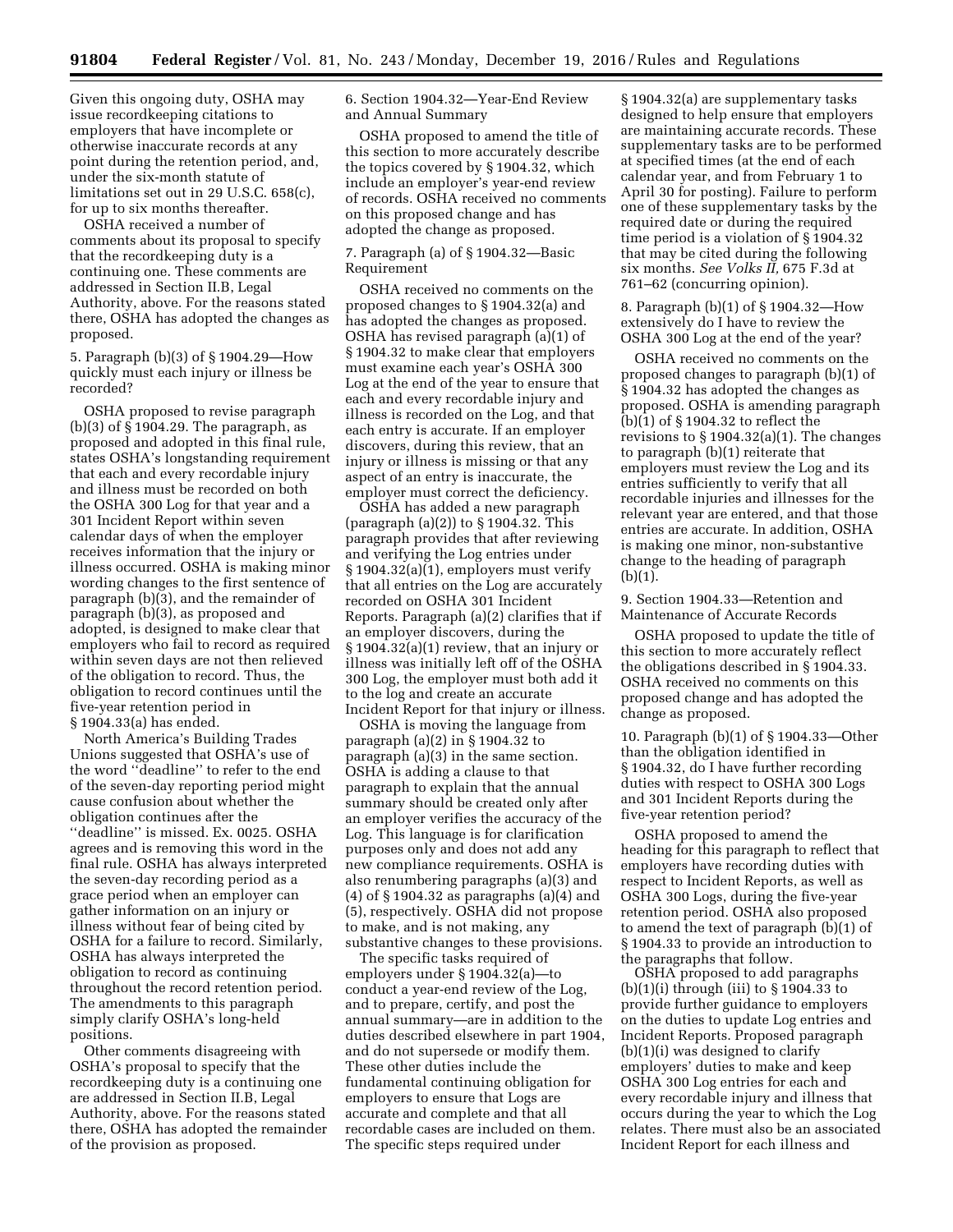injury recorded on the Log. As the proposed language made explicit, these duties continue until the five-year retention period ends; thus, an employer may be required to make an entry on the OSHA Log or fill out an Incident Report for an illness or injury that occurred several years ago, if the employer either just learned of the incident or failed initially to record as required upon learning of the incident.

Proposed paragraph (b)(1)(ii) addressed changes that must be made to OSHA Logs throughout the retention period. As emphasized throughout this rule, employers' OSHA 300 Logs must be accurate. This means that if an employer discovers that any aspect of a previously-recorded case (such as the classification, description, or outcome of the case) has changed, or that a case was recorded incorrectly at the outset, the employer must amend the entry to reflect the new or corrected information.

Proposed paragraph (b)(1)(iii) reiterated the requirement in paragraph (b)(1)(i) that there must be an Incident Report for each and every recordable injury and illness. The primary purpose of proposed paragraph (b)(1)(iii) was to explain that employers are not required to update or correct existing Incident Reports during the retention period. This principle was previously stated in § 1904.33(b)(3).

OSHA received a number of comments questioning its assertion that the proposed changes to paragraph (b)(1) of § 1904.33 would not require anything new of employers. These comments are addressed below and in Section II.B, Legal Authority, above. The proposed language was intended not to change, but rather to state more clearly, what was already required under the recordkeeping rules. The prior recordkeeping rules provided that during the five-year retention period, the employer must update the Logs to include newly discovered recordable injuries and illnesses and to show changes that occurred in previously recorded cases. They did not explicitly state the employer's continuing duty to record cases it initially failed to record as required. Judge Garland's concurring opinion in *Volks II* concluded that the regulation was not worded explicitly enough to create a continuing obligation to record all such cases, as compared with newly discovered cases. *Volks II,*  675 F.3d at 760–61.

At the time OSHA amended the recordkeeping rules in 2001, it was well-established law in the Commission that employers had a continuing duty to record these previously unrecorded injuries and illnesses on their Logs. *See Gen. Dynamics,* 15 BNA OSHC 2122;

*Johnson Controls,* 15 BNA OSHC 2132. Nothing in the 2001 rulemaking suggested that OSHA had any intention of changing this fundamental requirement. The 2001 recordkeeping regulations required employers to promptly record cases on the 300 Log, and, throughout the five-year retention period, to add to the Log newly discovered cases even if they occurred some time ago. These rules did not assume noncompliance; in other words, the rules did not explicitly state what an employer must do if it failed to record a case that was recordable. But by stating in the 2001 regulations that newly discovered cases should be recorded, the Secretary did not intend to signify that other cases the employer had learned about need not be recorded.

The 2001 regulations also stated that employers were *not* required to ''update'' Form 301 Incident Reports. In *Volks II,* Judge Garland read this to mean that employers do not have to create a form at all, once the initial seven-day recording period is over. *See Volks II,* 675 F.3d at 760–61 (concurring opinion). That was not the Secretary's intention. The intent was to distinguish between the Log, which employers must update to reflect new and changed information, and the 301 Form, which employers do not need to update. (The Secretary explained that although updating the Log would provide useful, accurate information, updating Incident Reports would not enhance the information in the employer's records sufficiently to warrant the additional burden that would be associated with such a requirement. *See* 66 FR at 6050, January 19, 2001.) That OSHA did not require employers to update Incident Reports did not mean employers were not required to create the forms in the first place. The language in the final rule clarifies this.

For the reasons stated above and in Section II.B, Legal Authority, OSHA has adopted the proposed revisions to § 1904.33(b)(1) without change.

11. Paragraph (b)(2) of § 1904.33—Do I have to make additions or corrections to the annual summary during the fiveyear retention period?

OSHA proposed minor changes to paragraph  $(b)(2)$  of  $\S 1904.33$ . These proposed changes were not substantive. The recordkeeping rules do not require employers to update or make changes to annual summaries during the five-year retention period. OSHA received no comments on the proposed changes to § 1904.33(b)(2) and has adopted the changes as proposed.

# 12. Paragraph (b)(3) of § 1904.33

OSHA proposed to delete paragraph (b)(3) from § 1904.33 and move it, in slightly modified form, to paragraph (b)(1)(iii) in § 1904.33. OSHA received no comments on this proposed change to the regulatory text and has adopted the change as proposed.

#### 13. Section 1904.34—Change in Business Ownership

Commenter Nabors Drilling USA observed that the language in the proposed rule might create confusion about the obligations of a new owner regarding the accuracy of the previous owner's injury logs. Ex. 0010. To eliminate any potential confusion, OSHA is adding a sentence at the end of § 1904.34 to clarify that when a business changes ownership, the new owner is not responsible for recording work-related injuries and illnesses that occurred before the change in ownership.

14. Paragraph (b)(2) of § 1904.35—Do I have to give my employees and their representatives access to the OSHA injury and illness records?

Paragraph (b)(2) of § 1904.35 addresses employee access to records created under part 1904. OSHA proposed only one minor change to this paragraph—the addition of the word ''accurate'' to describe the records to which employees, former employees, and their representatives must be given access. Accurate records are described in § 1904.0. OSHA received no comments on this proposed change to the regulatory text and has adopted the change as proposed.

15. Paragraph (b)(2)(iii) of § 1904.35—If an employee or representative asks for access to the OSHA 300 Log, when do I have to provide it?

In paragraph  $(b)(2)(iii)$  of § 1904.35, OSHA proposed to add the term ''accurate'' to describe the OSHA 300 Logs to which employees, former employees, and their representatives must be given access. Accurate records are described in § 1904.0. Records are required so they can be used, and records must be accurate if they are to serve this purpose. The duty to provide an accurate record upon request arises when the request is made, not before, so the six-month statute of limitations does not begin to run until the request is made.

Nabors Drilling USA asked whether the change to § 1904.35 creates a private right of action by employees, former employees, and their representatives to pursue claims over recordkeeping. Ex. 0010. It does not. OSHA received no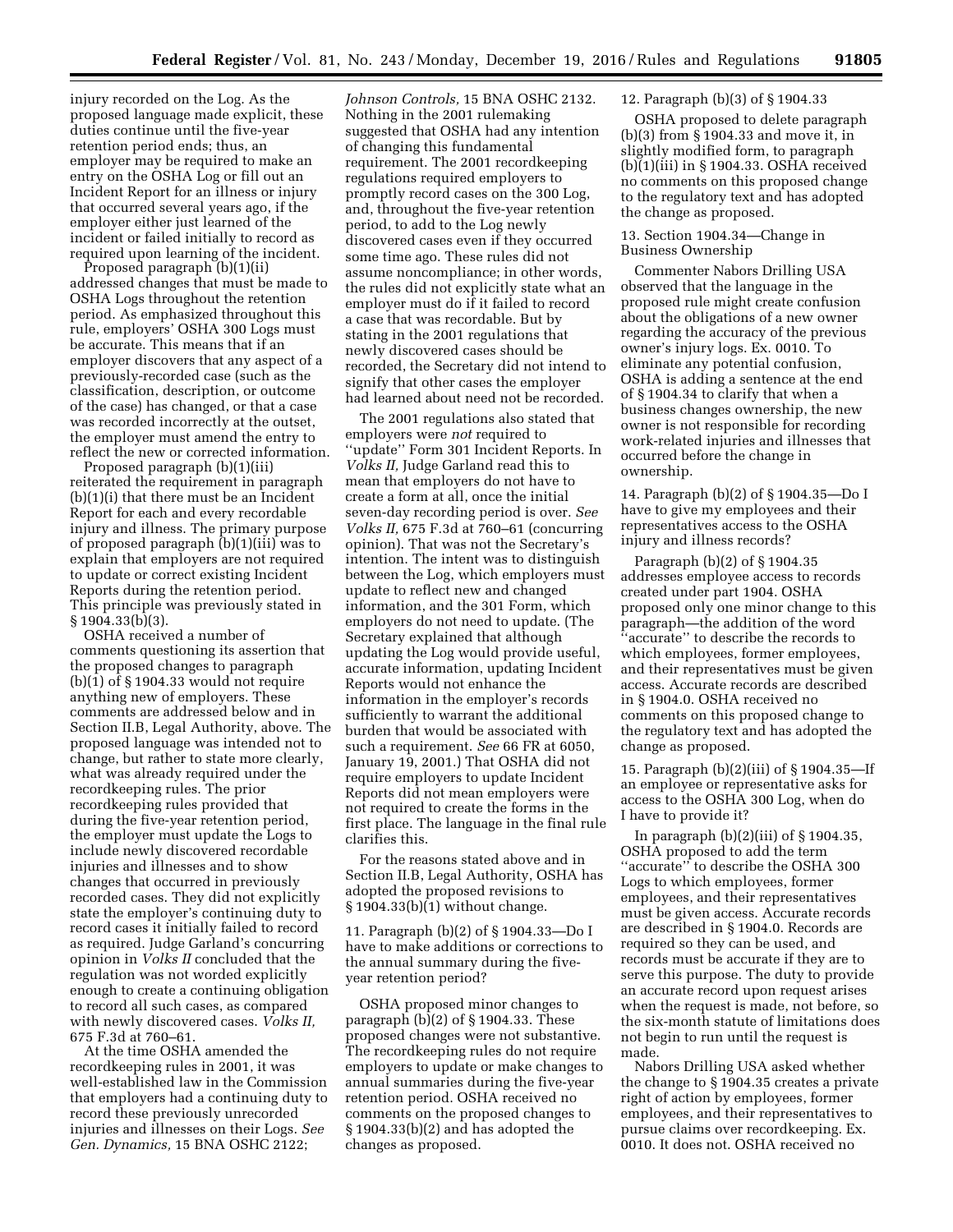other comments on the proposed change to § 1904.35 and has adopted the change as proposed.

16. Subpart E—Reporting Accurate Fatality, Injury, and Illness Information to the Government

OSHA proposed to revise the title of Subpart E to more precisely reflect the requirement in the Subpart that government representatives be given access to *accurate* fatality, injury, and illness information. OSHA received no comments on this proposed change and has adopted the change as proposed.

17. Section 1904.40—Providing Accurate Records to Government Representatives

OSHA proposed to revise the title of § 1904.40 to reflect the changes to paragraph (a) of that section. OSHA received no comments on this proposed change and has adopted the change as proposed.

18. Paragraph (a) of § 1904.40—Basic Requirement

OSHA proposed to add the term ''accurate'' to paragraph (a) of § 1904.40 to reflect OSHA's longstanding expectation that employers provide government representatives with *accurate* records upon request. OSHA also proposed some non-substantive wording changes to this paragraph.

Nabors Drilling USA suggested that OSHA revisit the four-business-hour timeframe in which employers must provide requested records to government representatives. Ex. 0010. This suggestion is beyond the scope of this rulemaking because this final rule only clarifies, and does not change, existing obligations. OSHA received no other comments on its proposed changes to § 1904.40(a) and has adopted the changes as proposed.

## **IV. State Plans**

The 28 States and U.S. Territories with their own OSHA-approved occupational safety and health plans must adopt a rule comparable to the amendments that Federal OSHA is promulgating to 29 CFR part 1904 in this final rule. The States and U.S. Territories with OSHA-approved occupational safety and health plans covering private employers and State and local government employees are: Alaska, Arizona, California, Hawaii, Indiana, Iowa, Kentucky, Maryland, Michigan, Minnesota, Nevada, New Mexico, North Carolina, Oregon, Puerto Rico, South Carolina, Tennessee, Utah, Vermont, Virginia, Washington, and Wyoming. In addition, six States and U.S. Territories have OSHA-approved

State plans that apply to State and local government employees only: Connecticut, Illinois, Maine, New Jersey, New York, and the Virgin Islands.

Under 29 CFR 1952.4(a), States with approved occupational safety and health plans under section 18 of the OSH Act (29 U.S.C. 667) must adopt recordkeeping and reporting regulations that are ''substantially identical'' to those set forth in 29 CFR part 1904. State plans' recording and reporting requirements for determining which injuries and illnesses must be recorded, and how they will be recorded, must be the same as the Federal requirements. 29 CFR 1952.4(a). State plans may promulgate injury or illness recording and reporting requirements that are more stringent than, or supplemental to, 29 CFR part 1904, after consulting with, and obtaining approval from, Federal OSHA. *Id.* 

State plans may not grant variances from injury and illness recording and reporting requirements for private sector employers; any such variances must be granted by Federal OSHA. 29 CFR 1952.4(b). And a State may grant such a variance for a State or local government entity only after obtaining Federal OSHA approval. *Id.* 

#### **V. Final Economic Analysis**

These revisions to OSHA's recordkeeping rules do not constitute an economically significant regulatory action under Executive Order 12866. (*See* 58 FR 51735, September 30, 1993). Executive Order 12866 requires regulatory agencies to conduct an economic analysis for significant rules. A rule is economically significant under Executive Order 12866 if it will have an annual effect on the economy of \$100 million or more. This rule does not satisfy that criterion; as explained later in this preamble, neither the benefits nor the costs of the rule equal or exceed \$100 million. OSHA has also determined that this rule does not meet the definition of a major rule under the Congressional Review provisions of the Small Business Regulatory Enforcement Fairness Act (SBREFA). *See* 5 U.S.C. 804(2).13

The Regulatory Flexibility Act of 1980, as amended by SBREFA in 1996, requires OSHA to determine whether its regulatory actions will have a significant impact on a substantial number of small entities. *See* 5 U.S.C. 601 *et seq.* OSHA's analysis indicates that the final rule will not have such an impact.

This final rule simply reiterates and clarifies employers' existing obligations to record work-related injuries and illnesses. This rule does not require employers to make records of any injuries or illnesses for which records were not already required. Nor does the rule impose any new requirement that employers reconsider or reassess records once they have been made; employers remain subject to the existing requirement that they ensure the accuracy and completeness of their 300 Logs. OSHA estimated the costs of these requirements as part of the final recordkeeping rule issued in January of 2001, *see* 66 FR 6081–6120, January 19, 2001. The revisions contained in this final rule impose no new cost burden because they do not require employers to do anything new.

A number of commenters stated their belief that the final rule will impose additional costs because it requires employers to reassess, or ''think about,'' each record of a workplace injury or illness repeatedly over the course of five full years. Exs. 0008, 0010, 0012, 0013, 0020, 0021, 0026, 0027. The National Federation of Independent Businesses estimated, ''conservatively,'' that this rule will cost the economy \$1,933,710,222 over five years, assuming each employer has one ''unrecorded or partially-recorded injury.'' 14 Ex. 0014. This concern is misplaced. An employer's obligations remain the same as they have always been under the recordkeeping rules: To record workplace injuries and illnesses within seven days of when it learns of them and to maintain the records for five years. The final rule does not contain any new requirement to review or reassess existing records over the course of the maintenance period (see Section III, SUMMARY AND EXPLANATION, above); it simply

<sup>13</sup>Nor does this rule present a ''novel legal issue'' rendering it a significant regulatory action, as the Coalition for Workplace Safety suggests. Ex. 0013. The commenter states that the final rule presents such a novel legal issue because OSHA is ''us[ing] a rule to overturn a U.S. Court of Appeals decision.'' As explained above in Legal Authority, Section II.B.4, OSHA does not agree with this characterization of the rulemaking. This rule is intended simply to clarify the meaning of the recordkeeping regulations following the *Volks II*  decision, and the decision does not deprive OSHA of authority to promulgate this rule.

<sup>14</sup>To arrive at this number, the commenter assumed that ''daily reconsideration'' would take one minute per day per unrecorded or partially recorded injury or illness, and then multiplied one minute per day by 365 days per year by five years (minus seven days for the regulatory grace period) by an estimated 1,365,985 covered businesses by \$46.72 per hour. Ex. 0014. In addition to assuming a requirement for daily reconsideration that the rule does not impose, this calculation does not account for the fact that concerns about reassessment will apply to only a subset of all recordkeeping cases. *See* discussion in Section III, SUMMARY AND EXPLANATION, above.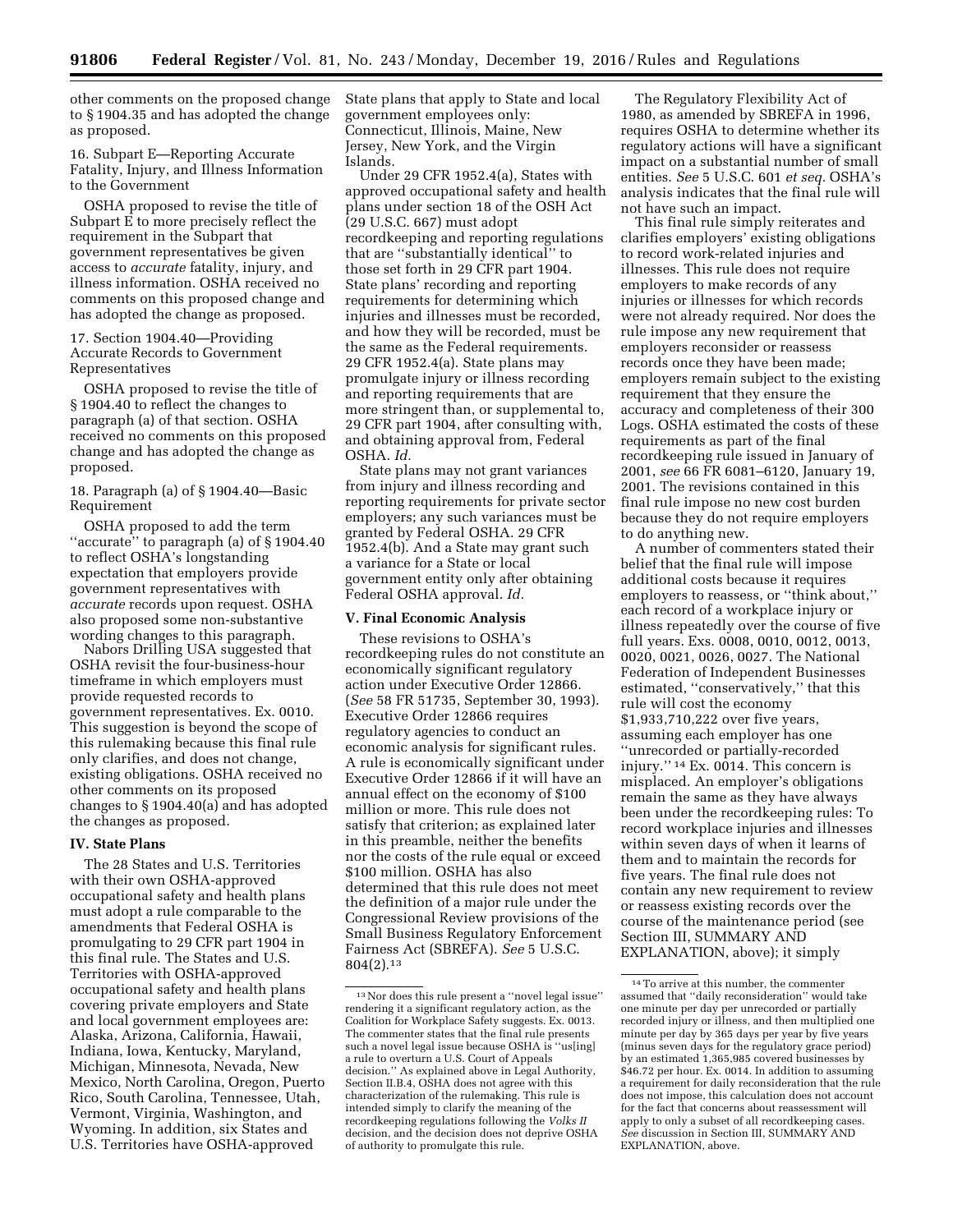makes clear that if an employer fails to record an injury or illness within seven days of learning about it, it is not relieved of the requirement to have and keep an accurate record of all recordable injuries and illnesses for the duration of five years. Because the final rule imposes no new requirement for review of records, there are no additional costs involved for the time it would take to conduct such review. Moreover, there is no evidence in the record that employers have ever incurred meaningful costs (let alone costs on the level of those described by the National Federation of Independent Businesses) for regularly reassessing or ''thinking about'' their records—either in the many years before the *Volks II* decision when OSHA was enforcing recordkeeping requirements in a manner consistent with the clarification contained in this final rule, or after the decision, when it is undisputed that the Secretary may cite an employer for a failure-to-record at any time within the six-month period following a violation. Therefore, there is no reason to think employers will incur such costs now.

Even if these revisions to OSHA's recordkeeping rules would result in some costs beyond those OSHA estimated in 2001, any such costs would be nominal. According to OSHA's 2016 request to the Office of Management and Budget for an extension of the approval of the information collection requirements in the recordkeeping rules, an estimated 1.99 million injuries and illnesses must be recorded on OSHA logs each year. *See [http://](http://www.reginfo.gov/public/do/PRAViewICR?ref_nbr=201604-1218-002.15) [www.reginfo.gov/public/do/](http://www.reginfo.gov/public/do/PRAViewICR?ref_nbr=201604-1218-002.15) PRAViewICR?ref*\_*[nbr=201604-1218-](http://www.reginfo.gov/public/do/PRAViewICR?ref_nbr=201604-1218-002.15) [002](http://www.reginfo.gov/public/do/PRAViewICR?ref_nbr=201604-1218-002.15)*.15 Although OSHA accounted for the costs associated with full recordkeeping compliance as part of the 2001 rulemaking, and finds that this rulemaking will impose no additional costs on employers, OSHA will assume, for the sake of this analysis, that this rule will lead to the recording of a small number of recordable cases (one percent of all recordable cases) that would not have been recorded previously. In other words, OSHA will calculate the costs that would be imposed even if an additional 19,900 injuries and illnesses will be recorded as a result of the final rule. (OSHA took the same approach in

its preliminary economic analysis, although there OSHA referred to this as an assumption involving a one-percent rate of noncompliance. OSHA believes the terminology it used in the proposal led to some confusion, so it has clarified its approach for purposes of this final rule.) 16 OSHA also will examine a sensitivity analysis of the results assuming that this rule will lead to the recording of an even larger number of cases (5 percent of recordable injuries and illnesses).

The National Association of Manufacturers questioned OSHA's preliminary economic analysis, suggesting that OSHA's one-percent and five-percent assumptions were too low. Ex. 0026. OSHA believes, however, that the true costs associated with this final rule are zero, and is using the onepercent and five-percent assumptions simply to demonstrate that even if this rule leads to the recording of some additional injuries and illnesses, any costs incurred by employers as a result will be minimal.

In 2014, OSHA prepared a Final Economic Analysis for a final rule addressing the industries entitled to a partial exemption from recordkeeping requirements and the reporting of injuries and fatalities to OSHA. In that analysis, OSHA estimated that it takes .38 of an hour to record an injury or illness on all required OSHA forms, taking into account requirements for providing access to records. *See* 79 FR 56130, 56165 (September 18, 2014). And according to the 2016 Information Collection Request (ICR), the average hourly rate for an Occupational Health and Safety Specialist (Standard Occupational Classification code 29– 9011) is estimated to be \$48.78 (which includes a 43% addition for benefits). *See [http://www.reginfo.gov/public/do/](http://www.reginfo.gov/public/do/PRAViewICR?ref_nbr=201604-1218-002) PRAViewICR?ref*\_*[nbr=201604-1218-002](http://www.reginfo.gov/public/do/PRAViewICR?ref_nbr=201604-1218-002)*. This means that the total estimated cost of preparing OSHA records is \$18.54 per injury or illness. The American Society of Safety Engineers and the National Association of Manufacturers questioned these estimates of time and cost as too low. Exs. 0019, 0026. OSHA stands by these estimates, however, as they have been developed carefully through multiple notice and comment

rulemakings and Paperwork Reduction Act notices. Those who believe OSHA underestimated these values are failing to recognize that not all costs of investigating an accident are attributable to OSHA's recordkeeping requirements. Much of the same information has to be collected for workers' compensation purposes. To avoid overlapping paperwork, OSHA allows, and many employers take advantage of, the option to use equivalent workers' compensation forms in place of OSHA's recordkeeping forms. *See* 29 CFR 1904.29(a), (b)(4).

Thus, if 19,900 cases will be recorded as a result of the final rule, the total cost associated with this regulatory action will be 19,900 times \$18.54, or approximately \$368,946 per year. And if OSHA makes the even more conservative assumption that 5 percent of 1.99 million injuries and illnesses (99,500) would be recorded as a result of the final rule, the total estimated cost of the rule, across all affected employers, would be under \$1.85 million per year. Even this hypothetical cost would only exist if employers are not currently complying fully with the existing rule, but increase their compliance as a result of this clarification.

Just as there are no (or minimal) new costs associated with this rule, the rule will result in no new economic benefits. OSHA believes the revisions to the recordkeeping rules are technologically feasible because they do not require employers to perform any actions that they were not already performing under existing requirements. And because the rule does not impose any significant new compliance costs, OSHA deems it economically feasible.

## **VI. Regulatory Flexibility Certification**

In accordance with the Regulatory Flexibility Act, 5 U.S.C. 601 *et seq.* (as amended), OSHA examined the regulatory requirements of the final rule to determine if they would have a significant economic impact on a substantial number of small entities. As indicated in Section V, Final Economic Analysis, earlier in this preamble, the rule is expected to have no effect, or at most a nominal effect, on compliance costs and regulatory burden for employers, whether large or small. Accordingly, OSHA certifies that the rule will not have a significant economic impact on a substantial number of small entities.

# **VII. Environmental Impact Assessment**

OSHA has reviewed the final rule in accordance with the requirements of the National Environmental Policy Act

<sup>15</sup>The National Association of Manufacturers objected that BLS estimates of recordable injuries are larger than OSHA's estimate of the total injuries that must be recorded. Ex. 0026. This is correct, but not all employers are required to record their injuries. *See* 29 CFR 1904.1, 2 (describing exemptions for employers with 10 or fewer employees and those in certain industries). OSHA only uses BLS recordable injury estimates for those industries required to record injuries.

 $^{16}\rm{Nabors}$  Drilling USA commented that if OSHA is correct that 99% of employers already fully comply with the recordkeeping requirements, this final rule serves no purpose. Ex. 0010. As explained above, however, OSHA is not suggesting that 99% of employers are in full compliance with OSHA recordkeeping requirements. In any event, unlike most OSHA rulemakings, this final rule is not intended to change employers' behavior, but rather is designed to clarify OSHA's requirements. Thus, the current rate of recordkeeping compliance is unrelated to the need for this final rule.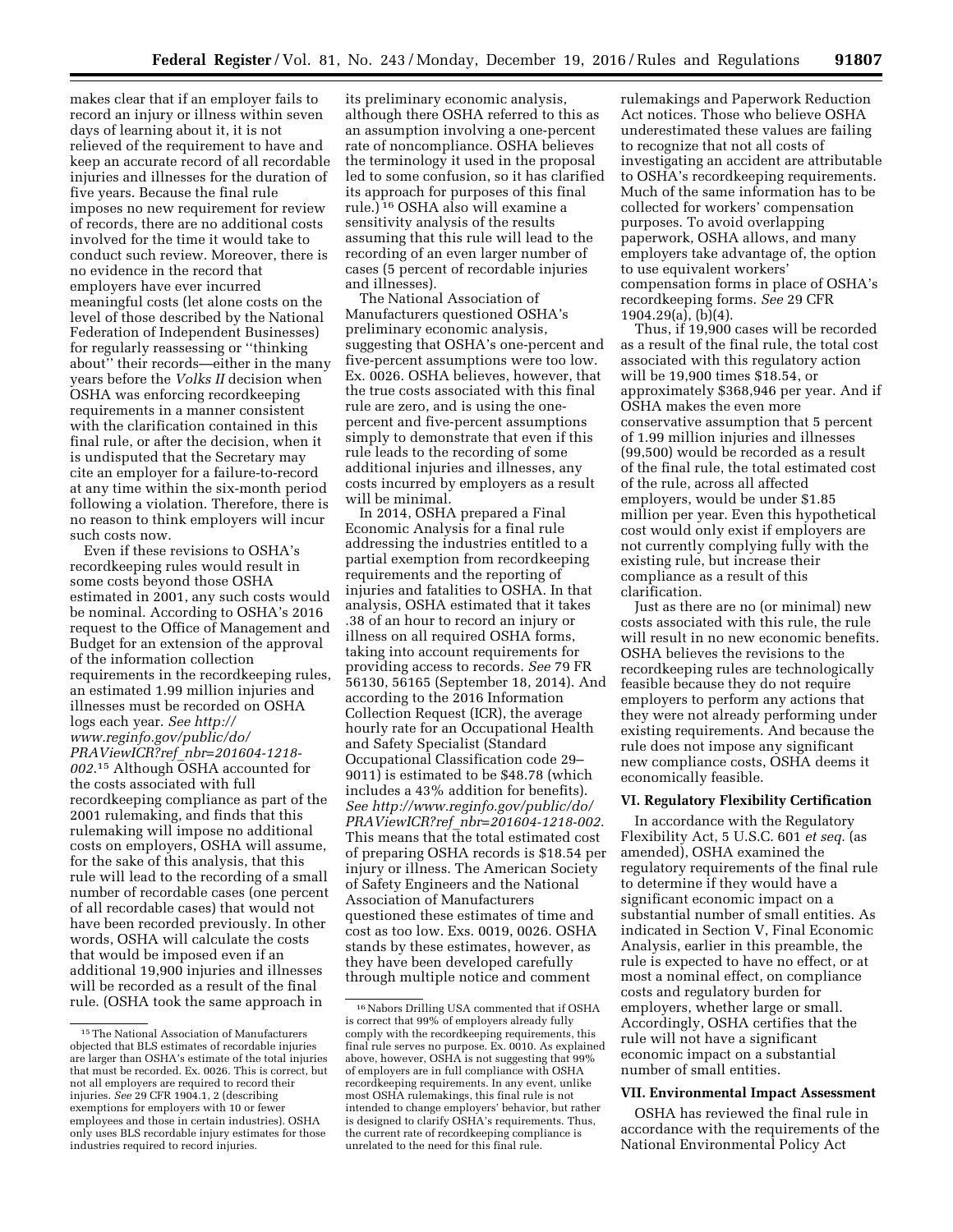(NEPA) (42 U.S.C. 4321 *et seq.*), the regulations of the Council on Environmental Quality (40 CFR parts 1500 through 1508), and the Department of Labor's NEPA procedures (29 CFR part 11). OSHA finds that the revisions included in the rule will have no major negative impact on air, water, or soil quality, plant or animal life, the use of land or other aspects of the environment. And recordkeeping and reporting requirements normally qualify for categorical exclusion from NEPA requirements in any event. *See* 29 CFR 11.10(a).

# **VIII. Federalism**

OSHA reviewed this final rule in accordance with the most recent Executive Order on Federalism (Executive Order 13132, 64 FR 43255, August 10, 1999). This Executive Order requires that Federal agencies, to the extent possible, refrain from limiting State policy options, consult with States prior to taking any actions that would restrict State policy options, and take such actions only when clear constitutional authority exists and the problem is national in scope. Executive Order 13132 provides for preemption of State law only with the expressed consent of Congress. Any such preemption must be limited to the extent possible. Because this rulemaking action involves a regulation that is not an occupational safety and health standard under section 6 of the OSH Act, it does not preempt State law. *See*  29 U.S.C. 667(a). The effect of a final rule on states and territories with OSHA-approved occupational safety and health plans is discussed previously in Section IV, State Plans.

#### **IX. Unfunded Mandates**

OSHA cannot enforce compliance with its regulations or standards on ''any State or political subdivision of a State.'' 29 U.S.C. 652(5). Under voluntary agreement with OSHA, some States enforce compliance with their State standards on public sector entities, and these agreements specify that these State standards must be equivalent to OSHA standards. But the final rule does not involve any unfunded mandates being imposed on any State or local government entity. Moreover, as discussed previously, OSHA estimates that there are no, or minimal, compliance costs associated with the rule. Therefore, this rule will not impose a Federal mandate on the private sector in excess of \$100 million in expenditures in any one year. Thus, OSHA certifies that this final rule is not a significant regulatory action within the meaning of Section 202 of the

Unfunded Mandates Reform Act (2 U.S.C. 1532).

## **X. Consultation and Coordination With Indian Tribal Governments**

OSHA reviewed this rule in accordance with Executive Order 13175 (65 FR 67249, November 6, 2000) and determined that it does not have ''tribal implications'' as defined in that order. The rule does not have substantial direct effects on one or more Indian tribes, on the relationship between the Federal government and Indian tribes, or on the distribution of power and responsibilities between the Federal government and Indian tribes.

## **XI. Office of Management and Budget Review Under the Paperwork Reduction Act of 1995**

The Paperwork Reduction Act of 1995 (PRA) (44 U.S.C. 3501 *et seq.*) and OMB regulations (5 CFR part 1320) require agencies to obtain approval from OMB before conducting any collection of information. The PRA defines a ''collection of information'' as ''the obtaining, causing to be obtained, soliciting, or requiring the disclosure to third parties or the public of facts or opinions by or for an agency regardless of form or format'' (44 U.S.C.  $3502(3)(A)$ ).

OSHA's existing recordkeeping forms consist of the OSHA 300 Log, the 300A Summary, and the 301 Incident Report. These forms are contained in the Information Collection Request (ICR) titled 29 CFR part 1904, Recording and Reporting Occupational Injuries and Illnesses, which OMB approved under OMB Control Number 1218–0176 (expiration date 01/31/2018).

In accordance with the PRA, OSHA solicited public comments on the July 29, 2015 proposed rule. The proposed rule also invited the public to submit comments to OMB and OSHA on the proposed collections of information with regard to the following:

• Whether the proposed collections of information are necessary for the proper performance of the Agency's functions, including whether the information is useful;

• The accuracy of OSHA's estimate of the burden (time and cost) of the collections of information, including the validity of the methodology and assumptions used;

• The quality, utility, and clarity of the information collected; and

• Ways to minimize the compliance burden on employers, for example, by using automated or other technological techniques for collecting and transmitting information.

Because the proposal simply reiterated and clarified employers' existing obligations to record and maintain work-related injuries and illnesses and did not add any new collection of information, the Agency maintained the existing burden hour and cost estimates in the Recording and Reporting Occupational Injuries and Illnesses Information Collection Request. The Department also submitted this ICR to OMB for review in accordance with 44 U.S.C. 3507(d) on July 29, 2015. On October 7, 2015, OMB withheld approval of the revised ICR and issued a Notice of Action (NOA) stating that prior to publication of the final rule, the agency should provide a summary of any comments related to the information collection and their response, including any changes made to the ICR as a result of comments. In addition, the agency must enter the correct burden estimates (*see [http://](http://www.reginfo.gov/public/do/DownloadNOA?requestID=266192) [www.reginfo.gov/public/do/Download](http://www.reginfo.gov/public/do/DownloadNOA?requestID=266192) [NOA?requestID=266192](http://www.reginfo.gov/public/do/DownloadNOA?requestID=266192)*).

The final rule adds no new compliance obligations. The rule simply reiterates and clarifies employers' existing obligations to record workrelated injuries and illnesses; it does not require employers to make records of any injuries or illnesses for which records were not already required. Nor does the rule impose any new requirement that employers reconsider or reassess records once they have been made; employers remain subject to the existing requirement that they ensure the accuracy and completeness of their 300 Logs. These revisions impose no new cost burden because they do not require employers to do anything new. The Department of Labor has submitted a final ICR to OMB maintaining the existing burden hours and cost estimates. A copy of this ICR is available at *[http://www.reginfo.gov/public/do/](http://www.reginfo.gov/public/do/PRAViewICR?ref_nbr=201610-1218-003) PRAViewICR?ref*\_*[nbr=201610-1218-003](http://www.reginfo.gov/public/do/PRAViewICR?ref_nbr=201610-1218-003)*. OSHA will publish a separate notice in the **Federal Register** that will announce OMB results of that review. OSHA notes that a Federal agency cannot conduct or sponsor a collection of information unless it is approved by OMB under the PRA, and the collection of information notice displays a currently valid OMB control number (44 U.S.C. 3507(a)(3)). Also, notwithstanding any other provision of law, no employer shall be subject to penalty for failing to comply with a collection of information if the collection of information does not display a currently valid OMB control number (44 U.S.C. 3512).

OSHA received comments relating to the estimated time necessary to meet the paperwork requirements of the proposed changes published in the July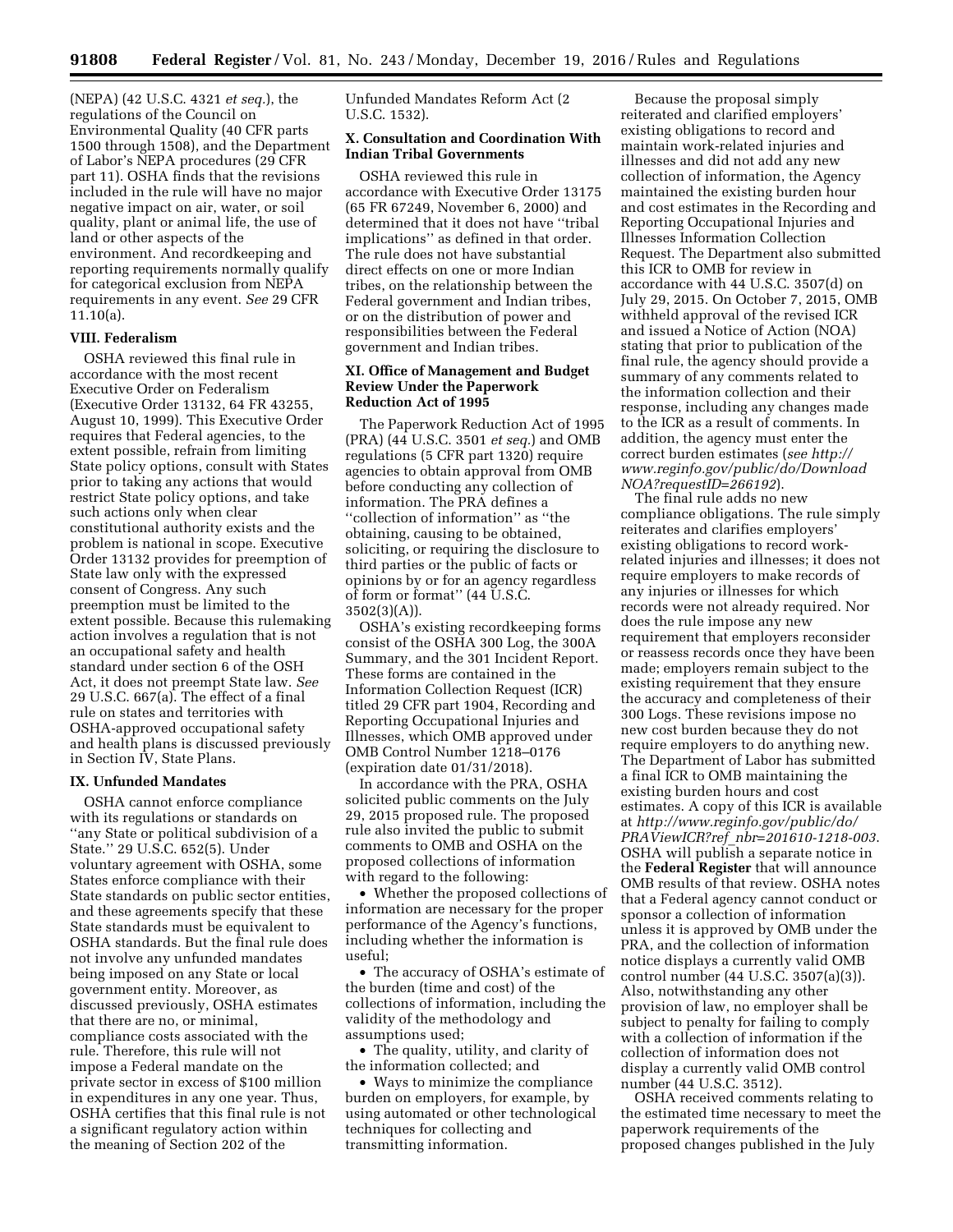29, 2015 proposed rule. A number of commenters stated their belief that the rule will impose additional costs because it requires employers to reassess, or ''think about,'' each record of a workplace injury or illness repeatedly over the course of five full years. Ex. 0008, 0010, 0012, 0013, 0020, 0021, 0026, 0027. This concern is misplaced. An employer's obligations remain the same as they are under the existing rule: To record workplace injuries and illnesses within seven days of when it learns of them and to maintain accurate records for five years. The final rule does not contain any new requirement to review or reassess existing records over the course of the maintenance period; it simply makes clear that if an employer fails to record an injury or illness within seven days of learning about it, it is not relieved of the requirement to have and keep an accurate record of all recordable injuries and illnesses for the duration of five years. Because the final rule imposes no new requirement for review of records, there are no additional costs involved for the time it would take to conduct such review.

OSHA estimates that it takes .38 of an hour to record an injury or illness on all required OSHA forms, taking into account requirements for providing access to records. The average hourly rate for an Occupational Health and Safety Specialist (Standard Occupational Classification code 29– 9011) is estimated to be \$48.78 (which includes a 43% addition for benefits). This means that the total estimated cost of preparing OSHA records is \$18.54 per injury or illness. The American Society of Safety Engineers and the National Association of Manufacturers questioned these estimates of time and cost as too low. Exs. 0019, 0026. OSHA stands by these estimates, however, as they have been developed carefully through multiple notice and comment rulemakings and Paperwork Reduction Act notices. Not all costs of investigating an accident are attributable to OSHA's recordkeeping requirements. Much of the same information has to be collected for workers' compensation purposes. To avoid overlapping paperwork, OSHA allows, and many employers take advantage of, the option to use equivalent workers' compensation forms in place of OSHA's recordkeeping forms. *See* 29 CFR 1904.29(a), (b)(4).

As required by 5 CFR 1320.5(a)(1)(iv) and 1320.8(d)(2), the following paragraphs provide information about this ICR.

1. *Title:* 29 CFR part 1904 Recording and Reporting Occupational Injuries and Illnesses.

2. *Number of respondents:*  Approximately 640,000 employers with 1,300,000 establishments are regularly required to maintain the forms.

3. *Frequency of responses:* Annually. 4. *Number of responses:*  Approximately 1.99 million injury and

illness cases are recorded on the OSHA forms.

5. *Average time per response:* Time required completing and maintaining an entry (other than a needlestick) on the OSHA Form 300 ranges from 5 minutes to 30 minutes and averages 14 minutes. Time required completing an entry on the OSHA 301 averages 22 minutes. OSHA estimates 40% of recordable cases are recorded on form 301.

6. *Estimated total burden hours:* The final rule adds no new compliance obligations and does not require employers to make records of any injuries or illnesses for which records are not currently required to be made. The current total burden hours for the recordkeeping (part 1904) ICR are 2,525,458.

7. *Estimated costs (capital-operation and maintenance):* There are no capital costs for the proposed information collection.

#### **List of Subjects in 29 CFR Part 1904**

Health statistics, Occupational safety and health, Safety, Reporting and recordkeeping requirements, State plans.

## **Authority and Signature**

This document was prepared under the direction of David Michaels, Ph.D., MPH, Assistant Secretary of Labor for Occupational Safety and Health, U.S. Department of Labor. It is issued pursuant to 29 U.S.C. 657, 673; 5 U.S.C. 553; and Secretary of Labor's Order No. 1–2012 (77 FR 3912, January 25, 2012).

#### **David Michaels,**

*Assistant Secretary of Labor for Occupational Safety and Health.* 

Accordingly, the Occupational Safety and Health Administration amends part 1904 of title 29 of the Code of Federal Regulations as follows:

# **PART 1904—RECORDING AND REPORTING OCCUPATIONAL INJURIES AND ILLNESSES**

■ 1. Revise the authority citation for part 1904 to read as follows:

**Authority:** 29 U.S.C. 657, 658, 660, 666, 669, 673, Secretary of Labor's Order No. 3– 2000 (65 FR 50017), or 1–2012 (77 FR 3912), and 5 U.S.C. 553.

■ 2. Revise § 1904.0 to read as follows:

# **§ 1904.0 Purpose.**

The purpose of this rule (part 1904) is to require employers to make and maintain accurate records of and report work-related fatalities, injuries, and illnesses, and to make such records available to the Government and to employees and their representatives so that they can be used to secure safe and healthful working conditions. For purposes of this part, accurate records are records of each and every recordable injury and illness that are made and maintained in accordance with the requirements of this part.

**Note to § 1904.0:** Recording or reporting a work-related injury, illness, or fatality does not mean that the employer or employee was at fault, that an OSHA rule has been violated, or that the employee is eligible for workers' compensation or other benefits.

# **Subpart C—Making and Maintaining Accurate Records, Recordkeeping Forms, and Recording Criteria**

■ 3. Revise the heading of subpart C to read as set forth above.

 $\blacksquare$  4. In § 1904.4, revise paragraph (a) introductory text and add a note to § 1904.4(a) to read as follows:

#### **§ 1904.4 Recording criteria.**

(a) *Basic requirement.* Each employer required by this part to keep records of fatalities, injuries, and illnesses must, in accordance with the requirements of this part, make and maintain an accurate record of each and every fatality, injury, and illness that: \* \* \* \* \*

**Note to § 1904.4(a):** This obligation to make and maintain an accurate record of each and every recordable fatality, injury, and illness continues throughout the entire record retention period described in § 1904.33.

\* \* \* \* \*

■ 5. Revise § 1904.29(b)(3) to read as follows:

#### **§ 1904.29 Forms.**

- \* \* \* \* \*
	- (b) \* \* \*

(3) *How quickly must each injury or illness be recorded?* You must enter each and every recordable injury or illness on the OSHA 300 Log and on a 301 Incident Report within seven (7) calendar days of receiving information that the recordable injury or illness occurred. A failure to record within seven days does not extinguish your continuing obligation to make a record of the injury or illness and to maintain accurate records of all recordable injuries and illnesses in accordance